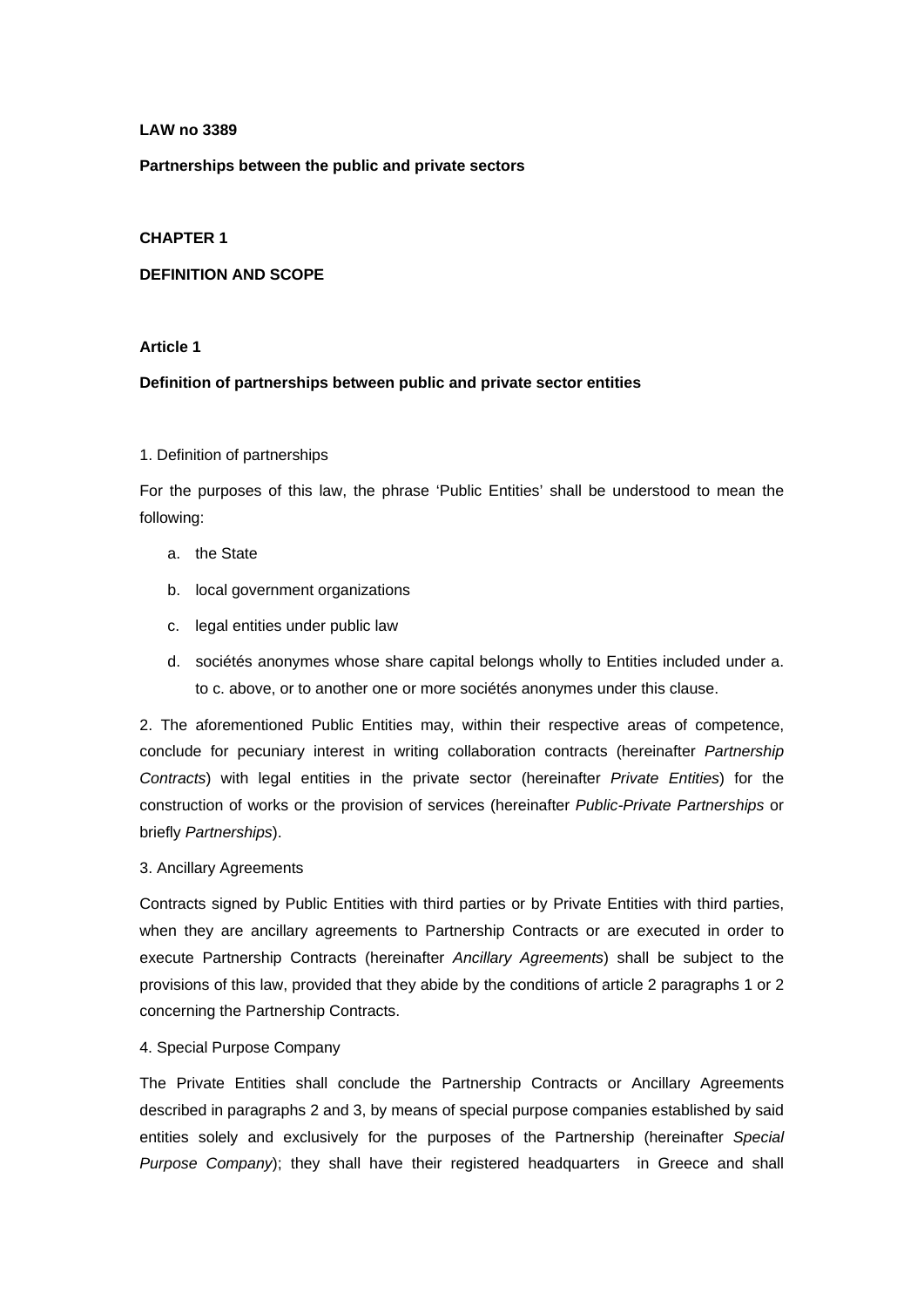operate in accordance with the provisions of Law 2190/1920. The only parties eligible to hold shares in a Special Purpose Company are the Private Entities as defined in this law, and third parties who may acquire shares in accordance with the special provisions of the same law, the articles of incorporation of the Company and any special provisions of the Partnership Contract, except the Entities defined in paragraph 1 of the present article.

### **Article 2**

### **Scope**

1. Partnerships may be subject to the provisions of this law, in accordance with article 4 paragraph 3, provided that all the following conditions are met:

a. their purpose is the construction of works or provision of services in the area of competence of the Public Entities on the basis of a provision of the law, or a contract, or their articles of incorporation ,

b. it is provided that the Private Entities, against payment to be made as a lump sum or in instalments by the Public Entities or by the final users of these works or services, shall assume a substantial part of the risks associated with the financing, construction, availability of or demand for the Partnership object , and related risks such as, indicatively, management and technical risk,

c. it is provided that the financing, in whole or in part, of the construction of the works or the provision of services, shall be accomplished with capital and resources secured by the Private Entities, and

d. the total contractually budgeted cost for implementing the Partnership object does not exceed two hundred million Euros, not including the Value Added Tax payable.

2. By unanimous decision of the Joint Ministers' Committee for Public-Private Partnerships as defined in article 3, it is possible, in exceptional circumstances, for Partnerships to be subject to the provisions of this law even though one or more of the conditions set out in sections b. to d. of paragraph 1 are not met.

3. Public-Private Partnerships shall not be allowed to engage in projects or activities that are the direct and exclusive province of the State under the terms of the Constitution of the Hellenic Republic, such as national defence, police work, the award of justice, and the execution of judicially imposed penalties.

## **CHAPTER 2**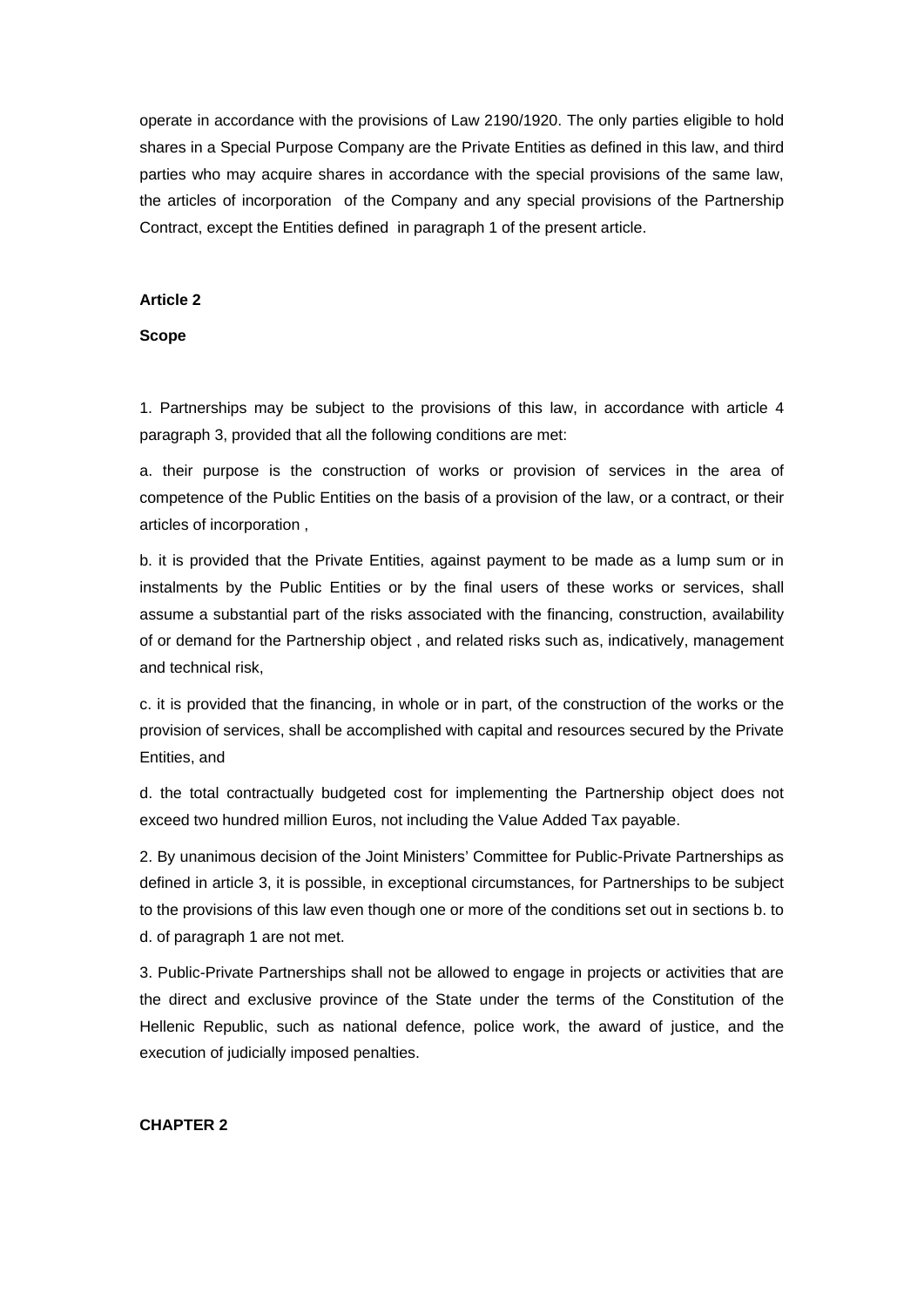# **JOINT MINISTERS' COMMITTEE AND SPECIAL SECRETARIAT FOR PUBLIC-PRIVATE PARTNERSHIPS**

### **Article 3**

### **Joint Ministers' Committee**

A Joint Ministers' Committee for Public-Private Partnerships (hereinafter *DESDIT*) is hereby established. DESDIT shall comprise as regular members the Minister of Economy and Finance, the Minister of Development, and the Minister of the Environment, Planning and Public Works; and as special members the Minister or Ministers supervising each of the Public Entities participating in a Partnership, or party to a Partnership Contract, or to Ancillary Agreements. The Minister of Economy and Finance will chair DESDIT, will supervise its work and will be responsible for submitting the respective proposals to the committee. DESDIT shall make its decisions following proposals by the Special Secretariat for Public-Private Partnerships, pursuant to the special provisions of sections aa. to ff. of article 4 paragraph 2.

The operation of DESDIT is governed by the provisions of Law 1558/1985 (Government Gazette 137A). The purpose of DESDIT is to elaborate government policy on the construction of works and the provision of services with private capital involvement.

With its decisions, DESDIT will:

a. approve the inclusion of Partnerships under the provisions of this law or revoke such approval decisions, pursuant article 5 paragraph 3,

b. approve the inclusion in the Public Investment Programme of the contractual fee to be paid to the Private Entities,

c. decide whether the public sector will participate in financing the construction of works or the provision of services, which consist the object of the partnership,

d. make all other relevant decisions.

## **Article 4**

#### **Special Secretariat**

#### 1. Establishment and responsibilities

A Special Secretariat for Public-Private Partnerships (hereinafter *EGSDIT*) shall be established within the Ministry of Economy and Finance, in order to provide support and assistance to DESDIT and the Public Entities. EGSDIT shall be responsible for: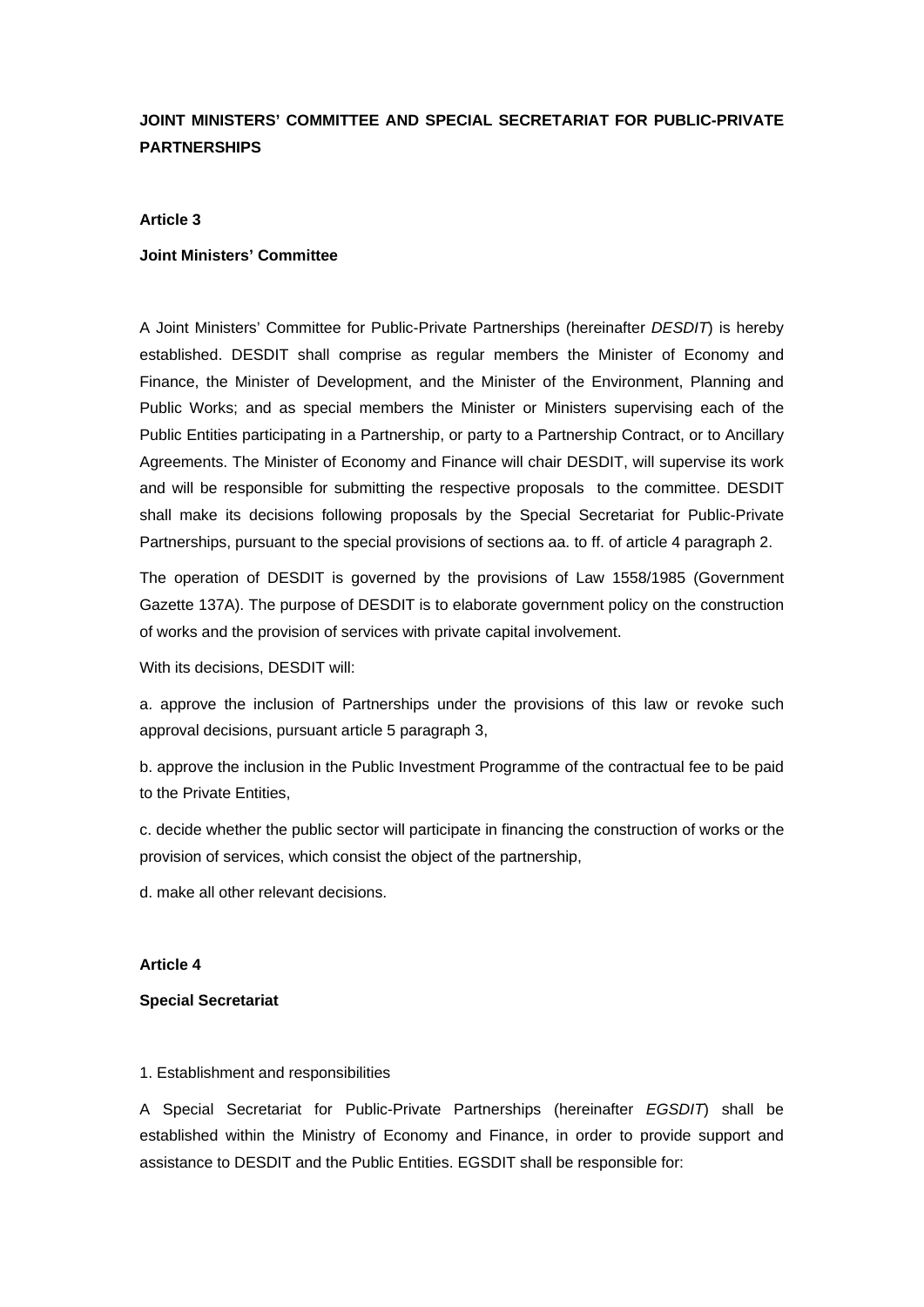a. identifying the works or services which might be constructed or provided through Partnerships and be included under the provisions of this law in accordance with paragraph 2,

b. promoting in general the construction of works or the provision of services through the Partnership framework,

c. facilitating and supporting Public Entities in pursuing the Contract Award Procedures, as defined in article 8 of the present law, for the selection of Private Entities that will be undertaking the construction of works or the provision of services under Partnership arrangements,

d. monitoring the implementation of Partnership Contracts and Ancillary Agreements, regularly briefing of DESDIT, and preparing and submitting recommendations for the resolution of any problems that might arise and

e. preparing and presenting an annual report to the respective committee of the Parliament.

2. General responsibilities of EGSDIT

In order to realize its objectives, EGSDIT may:

a. request and receive details of works or services whose construction or provision is being promoted or planned by Public Entities,

b. request and receive from any Public or Private Entity any details or information required to ascertain whether the construction of a work or provision of a service can be achieved through a Public-Private Partnership in accordance with the provisions of this law,

c. process the information it receives from professional and business entities or associations including, indicatively, the Greek Banking Association, the Technical Chamber of Greece, the Economic Chamber of Greece, and the Association of Contracting Companies,

d. assess comprehensive proposals elaborated by Public or Private Entities for the construction of works or the provision of services, or invite Public or Private Entities to prepare such proposals, offering them all reasonable assistance,

e. in collaboration with the respective departments of the Ministry of Economy and Finance, as well as the respective departments of the Public Entities involved, to monitor all financial obligations undertaken by Public Entities, especially the future burden upon the Public Investment Programme that may or will result from the payments to be made to Partnerships subject to the provisions of this law,

f. draft and distribute printed material with information and instructions related to Partnerships, the purposes they serve, the internationally accepted methods of establishing such Partnerships and the provisions of this law,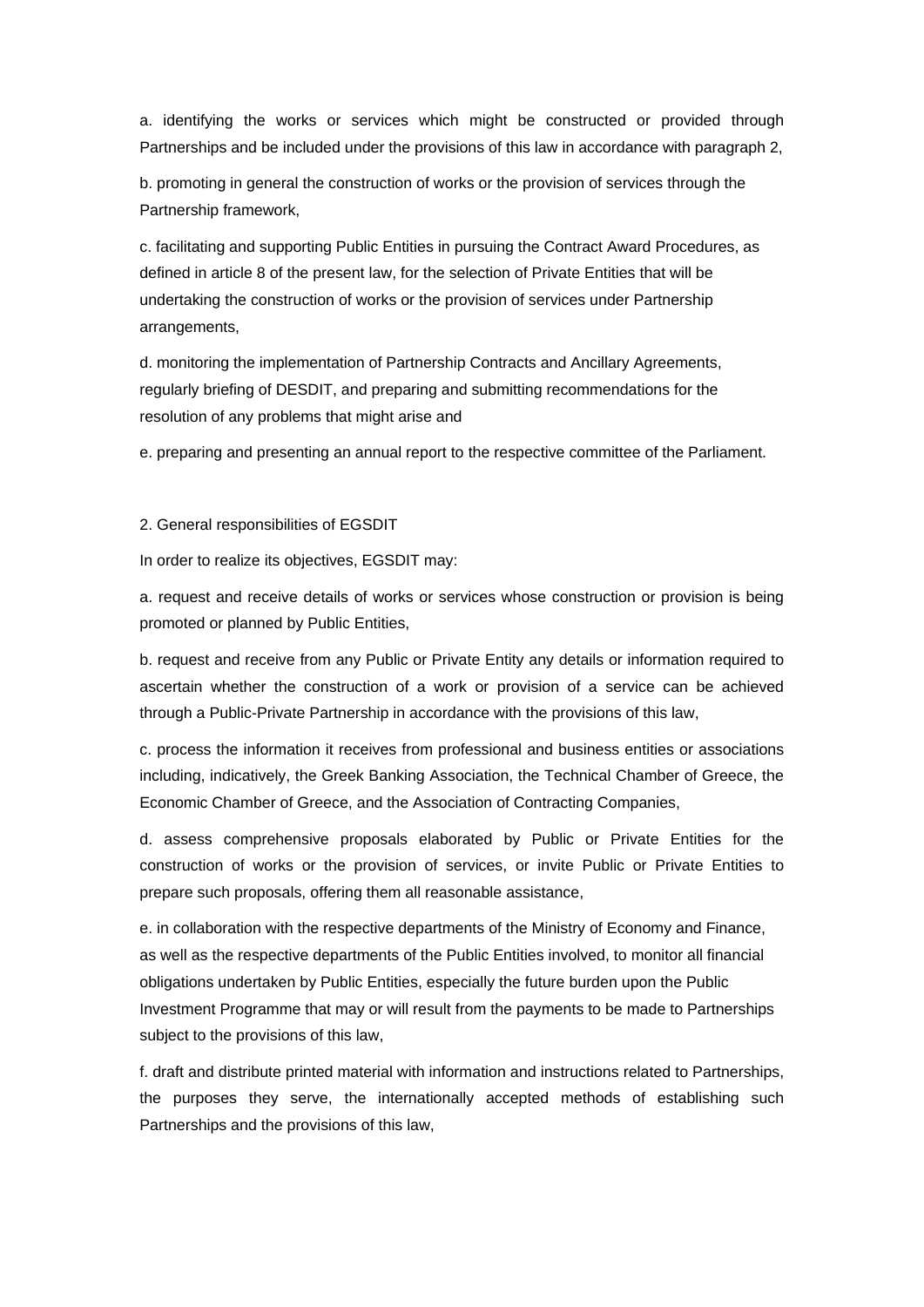g. produce standardized documents, which can be used for the needs of the Contract Award Procedures, as defined in article 8,

h. produce all kinds of standardized Partnership Contracts or Ancillary Agreements, in order to assist Public and Private Entities in formulating the terms and conditions of their Partnership Contracts,

i. submit to DESDIT proposals intended to improve the legislative framework regulating the Partnerships,

j. coordinate the elaboration of designs and the provision of supplementary services in general to persons recruited pursuant to the provisions of paragraph 4, article 6.

Pursuant its responsibilities a. to j. above, it shall collect the information necessary to decide which works or services can be implemented through Partnerships, and it shall evaluate the financial and technical parameters, as well as the associated legal and other problems. EGSDIT will then proceed to draw up a non-binding list of works and services (hereinafter *List of Proposed Partnerships*) that may be implemented through Partnerships and may be included to the provisions of this law. For each work or service included in the List of Proposed Partnerships, EGSDIT will draw up a brief report setting out its rationale for:

aa) the financial, technical, socio-economic and legal reasons for which it considers

that the construction of the specific works or provision of the specific services ought to proceed by means of a Public-Private Partnership,

bb) the criteria that it has taken into account to select the specific works or services that have been included in the List of Proposed Partnerships,

cc) the actions which may have been taken by the Public Entity involved to meet the needs of preparing the award of the relevant Contracts, such as – for example – the recruitment of financial, technical and legal advisors, the elaboration of preliminary designs and/or studies and the preparation of draft contracts,

dd) the form of the proposed Contract Award Procedure, as defined in article 8, which is deemed most appropriate for the particular case, as well as the Public Entities acting as contracting authorities,

ee) an indicative time-schedule of the Contract Award Procedure

ff) a report of the indicative budget of the work or services to be undertaken by the partnership under the Contract and, where appropriate, the Ancillary Agreements.

3. Application and Decision for Inclusion

EGSDIT shall notify the respective Public Entities about the decision to include works or services (in their area of competence) in the List of Proposed Partnerships, and shall invite them to submit, within a deadline of no more than two months from the date of notification, an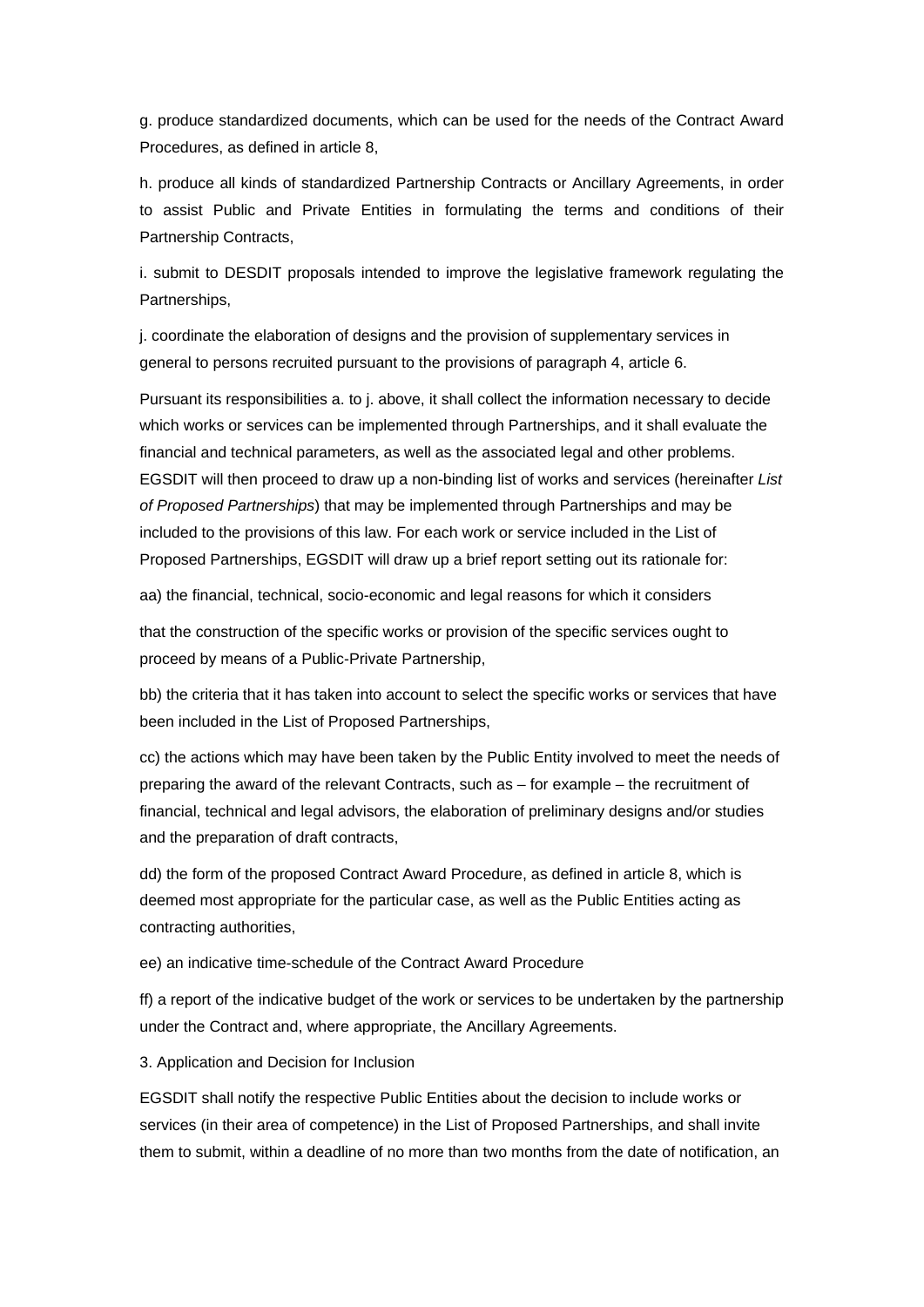application to DESDIT for the inclusion of the proposed Partnership to the provisions of this law (hereinafter *Application for Inclusion*).

If more than one Public Entity is party to the Partnership Contract included in the List of Proposed Partnerships, then the Application for Inclusion must be signed by authorized representatives of all the Public Entities involved. Within two months from receiving the Application for Inclusion, DESDIT will issue a decision (hereinafter *Inclusion Decision*) by which it approves or rejects, in whole or in part, the Applications for Inclusion.

4. Revision of the List of Proposed Partnerships

EGSDIT will supplement and revise the List of Proposed Partnerships every six months; although the list may be amended at other times by adding new Partnership proposals deemed mature or submitted for evaluation after the regular issue of the List.

## **Article 5**

## **Consequences of an Inclusion Decision**

1. Following approval of the inclusion, EGSDIT will undertake the coordination of the Contract Award Procedures, as defined in article 8, to select the Private Entity that will participate in the Partnership.

## 2. Obligations of Public Entities

The Public Entities included under the provisions of this law shall be obligated:

a. to follow the suggestions of EGSDIT in respect of the Contract Award Procedure to be followed in selecting the Private Entity to participate in the Partnership,

b. to prepare all the texts involved in the Contract Award Procedure, including the tender documents, such as the invitation to tender, the special and technical terms of contract, the invitation to submit tenders and the draft of the contract in accordance with the instructions, amendments and changes recommended by EGSDIT, which shall be notified of all the texts and correspondence concerning the Contract Award Procedure before their distribution or publication,

c. to ensure the participation of a representative of EGSDIT in the evaluation committees or other bodies set up to serve the Contract Award Procedure for selection of a Private Entity that will participate in the Partnership.

## 3. Revocation of an Inclusion Decision

In the event that the Public Entities involved fail to comply with the provisions of paragraph 2 of this article, DESDIT may, either before or during the Contract Award Procedure, revoke the Inclusion Decision.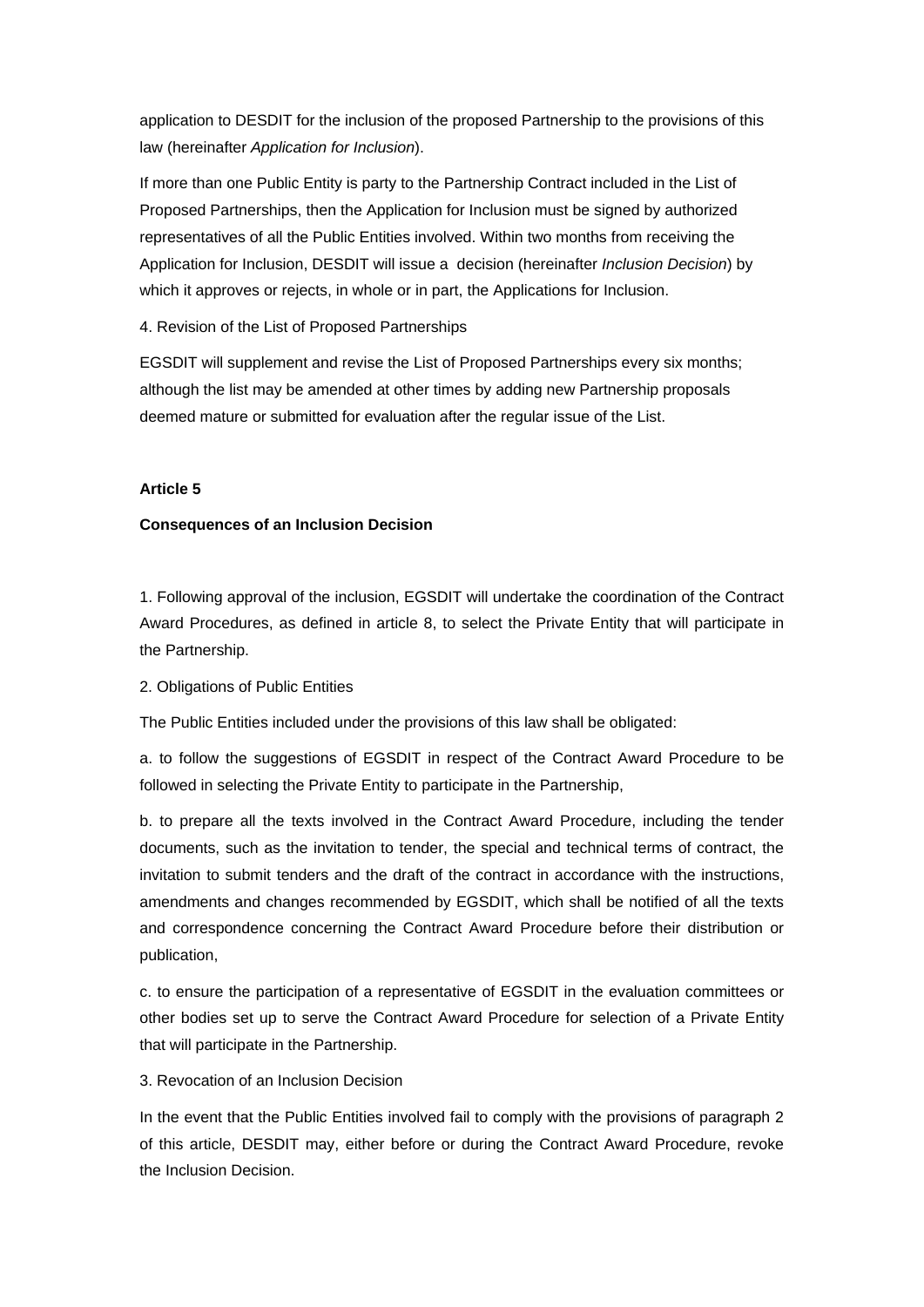## **Article 6**

## **Dispositions on EGSDIT**

## 1. Staffing

a. By joint decision of the Prime Minister and the Minister of Economy and Finance, a Special Secretary for Public-Private Partnerships is to be appointed.

b. By decision of the Minister of Economy and Finance, following an invitation to submit declarations of interest, a Director of EGSDIT is to be appointed, with a definite duration contract for full-time and exclusive employment under private law.

c. The remaining staff of EGSDIT shall be hired under contracts for provision of independent services or labour following a respective decision by the Minister of Economy and Finance, or seconded to EGSDIT in accordance with the provisions of paragraph 5 hereinbelow.

## 2. Qualifications and experience of EGSDIT staff

The EGSDIT staff must come from a broad range of disciplines and possess extensive experience and authority in their respective specialization fields; they should possess experience in the following areas:

a. financial techniques

b. the drafting, elaboration, analysis and evaluation of financial models

c. legal competence in drafting tender documents, legal support for the conducting of public contract award procedures, drafting and negotiating contracts, including concession contracts, funding, loan and other contracts necessary for securing required funding,

d. technical, insurance, tax and accounting issues,

e. design, construction, operation and maintenance of works and compilation of specifications

3. Incompatible activities

The staff of EGSDIT shall be employed on an exclusive, full-time basis and as long as they are providing their services to the Secretariat may not:

a. engage in any other paid professional activity, or

b. invest in the share capital or participate in the formation/incorporation or in the board of any Private Entity which is participating in a Partnership or a related Contract Award Procedure as defined in article 8, or

c. invest in the share capital or participate in the formation/incorporation or in the board of a company associated, in the sense of article 42e of Law 2190/1920, with the Entities referred to in the previous section.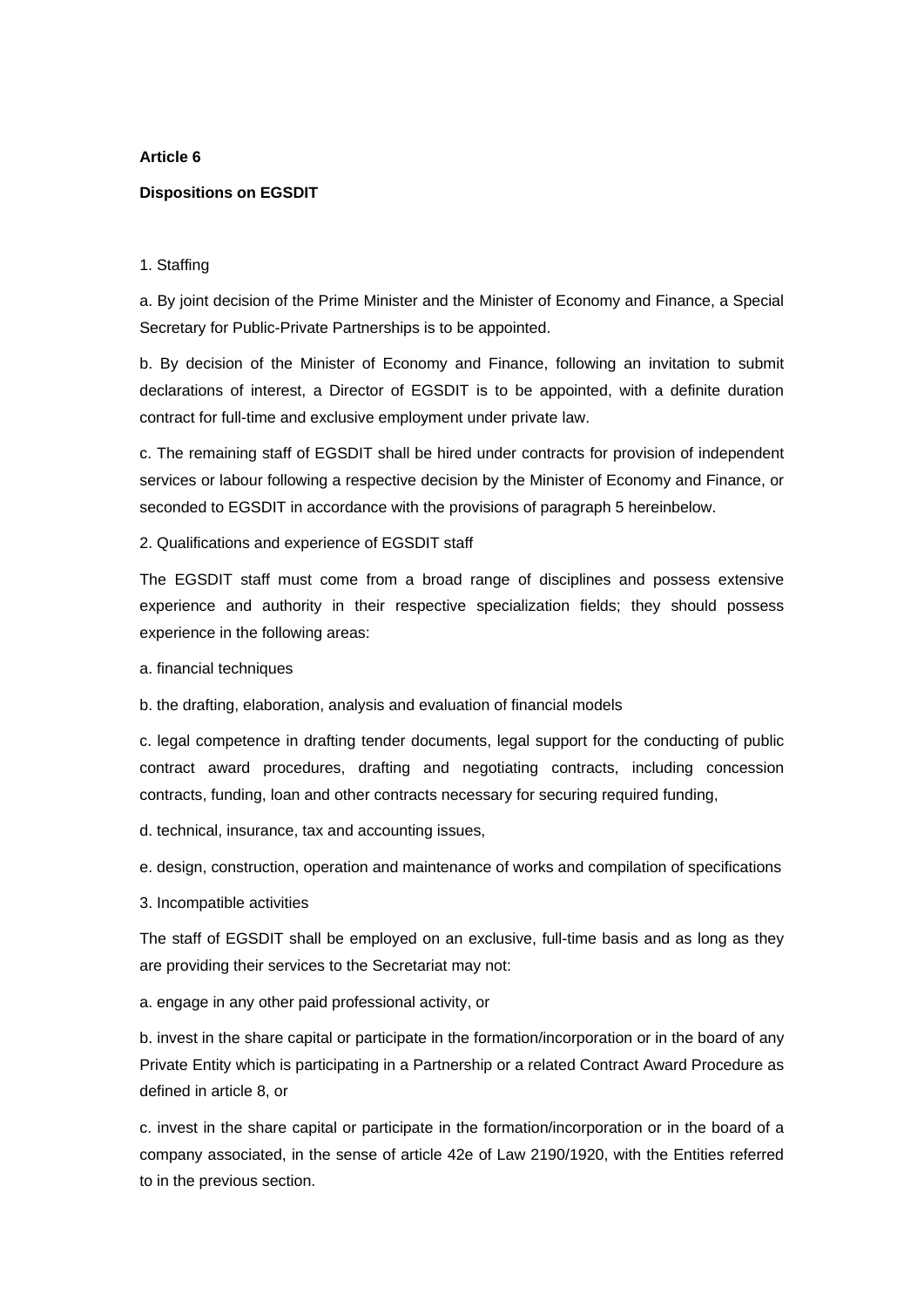In case the above restrictions are violated, and regardless of any other penalties, the authority which appointed the person that failed to abide by the preceding restrictions, shall be entitled to revoke its appointment.

In cases b. and c. in particular, the aforementioned restrictions shall remain in force for a period of six months after the person involved has ceased to provide its services to EGSDIT

## 4. Hiring consultants and persons with specific qualifications

By decision of DESDIT, taken following a reasoned suggestion by EGSDIT, the latter may enter into contracts for provision of independent services or labour with financial, technical, tax, legal, insurance or other consultants, as well as specialist professionals and experts, who shall be persons or legal entities of recognized status and specific experience in projects similar to those for which their services are solicited.

A similar decision will define the services to be provided by the aforesaid consultants and specially qualified persons, as well as their fees.

## 5. Secondments

By joint decision of the Minister of Internal Affairs, Public Administration and Decentralisation, and the Minister of Economy and Finance, as well as the *ad hoc* competent Minister, the necessary staff may be secured by means of secondment to EGSDIT of staff already employed in government ministries and in entities supervised by government ministries; any other existing provisions on secondment shall not apply hereto. During the period of their secondment, the salaries of these employees will be paid from the budget of the Ministry of Economy and Finance.

### 6. Further details on issues concerning EGSDIT

Future joint decisions made by the Minister of Internal Affairs, Public Administration and Decentralisation, and the Minister of Economy and Finance, may regulate and further define detailed issues concerning EGSDIT, such as its powers and responsibilities, the ways of exercising these powers, the procedures to be applied, the organization and operation of EGSDIT, its necessary secretarial support, and any other related issue.

## **CHAPTER 3**

## **CONTRACT AWARD PROCEDURES**

### **Article 7**

**Provisions to be applied in Contract Award Procedures**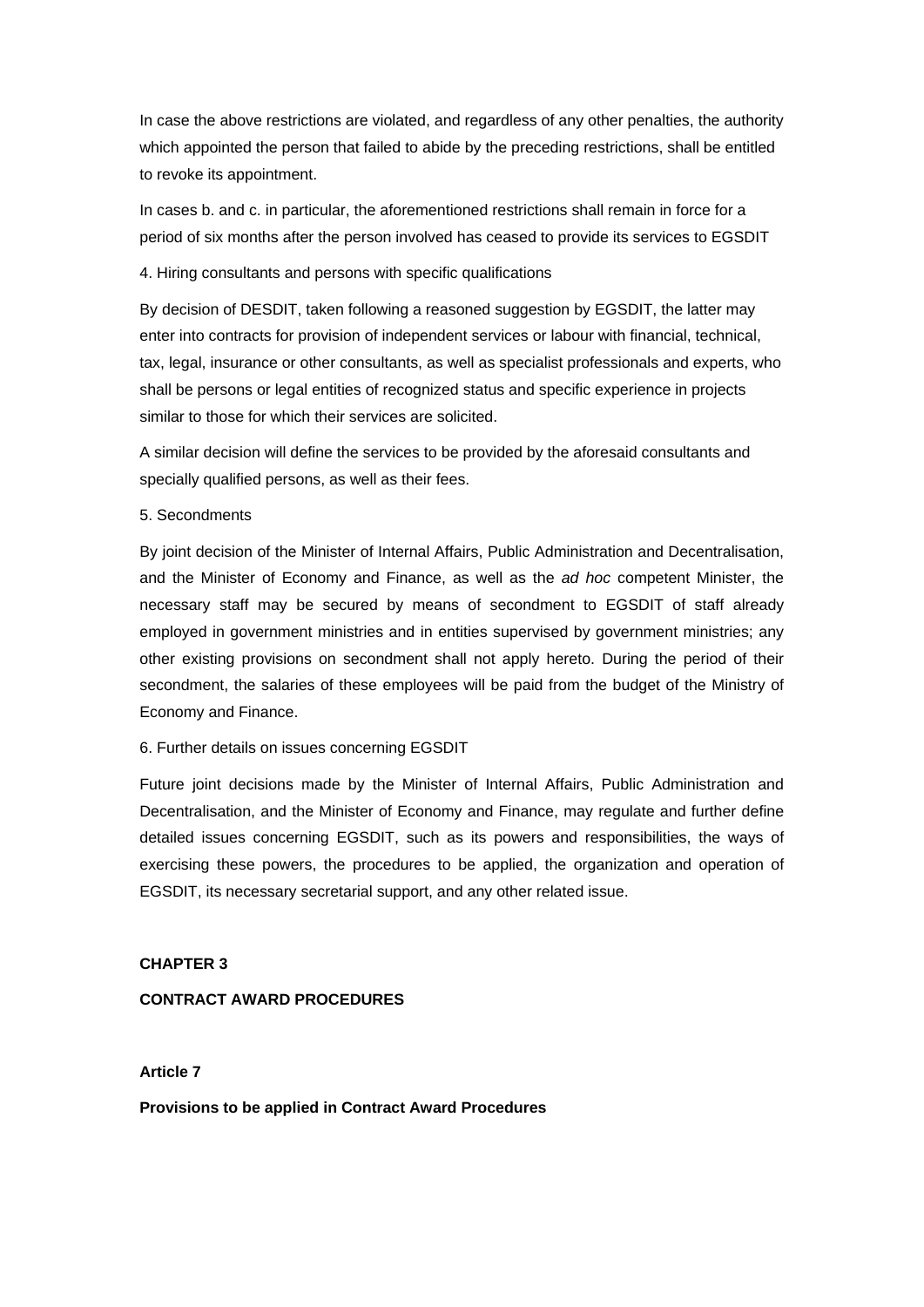The Contract Award Procedures for the selection of the Private Entity to assume the construction of the work or the provision of the services under a Partnership Contract, included under this law, shall be subject to the provisions of articles 9 to 16.

### **Article 8**

## **Definitions**

In applying articles 9 to 16 of this law, the following terms should be construed as defined below:

*Contracting Authority* shall mean the Public Entity referred to in article 1 paragraph 1, which announces a competition to select a Private Entity with which it will execute a Partnership Contract to carry out works or provide services.

*Contract Award Procedures* shall mean the procedures followed by the Contracting Authorities in selecting a Private Entity to undertake the construction of works or the provision of services under a Work or Service Partnership Contract. Contract Award Procedures are differentiated into *Open Procedures*, *Restricted Procedures*, *Competitive Dialogue*, and *Negotiated Procedures*.

*Open Procedures* shall mean those procedures in whereby any interested Private Entity may submit a tender, provided that it is qualified and able as indicated in the Invitation to Tender.

*Restricted Procedures* shall mean those procedures in which any Private Entity may request to participate and whereby only those Private Entities invited by the Contracting Authority may submit a tender.

*Competitive Dialogue Procedures* shall mean those procedures in which:

- any Private Entity may request to participate,
- the Contracting Authority will conduct a dialogue with the candidates admitted to that procedure, with the aim of developing one or more suitable alternatives capable of meeting its requirements, and
- on the basis of which the candidates chosen are invited to submit tenders.

*Negotiated Procedures* shall mean those procedures whereby the Contracting Authorities consult the Private Entities of their choice and negotiate directly with them the terms of the Contracts that will eventually be executed with one or more of these Entities.

*Work* shall mean the outcome of building or civil engineering works taken as a whole which is sufficient of itself to fulfil an economic or technical function.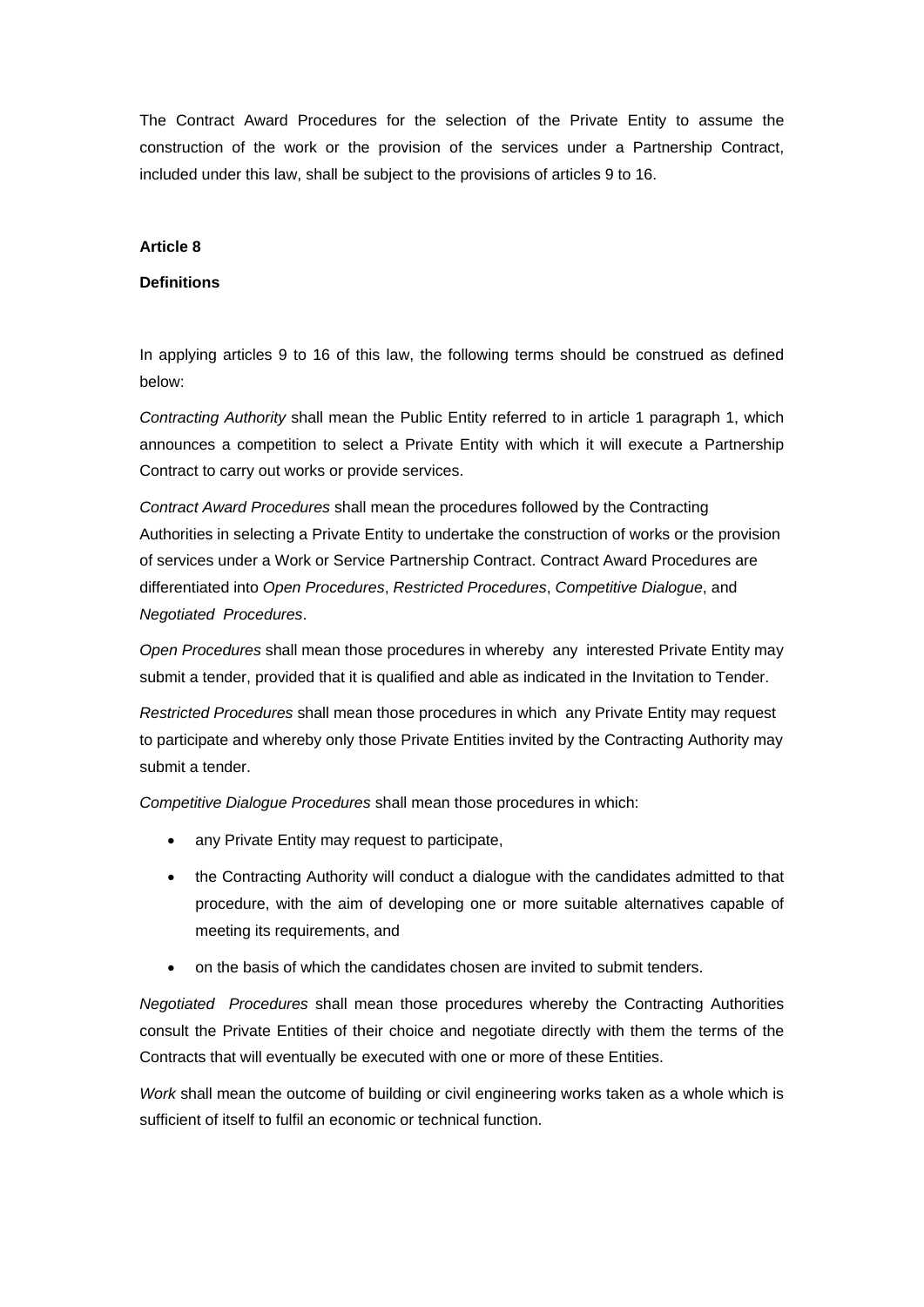*Particularly Complex Contract* shall mean any contract whose basic parameters (technical, financial, functional, legal or other) cannot be objectively defined *ab initio* by the Contracting Authority.

*Mixed Contract* shall mean any contract having as its object not exclusively the construction of works or the provision of services, but containing elements of both these activities.

*Invitation to Tender* shall mean the document whereby the Contracting Authority:

- defines the form and individual stages of the Contract Award Procedure,
- describes the object of the contract to be awarded and, possibly, certain specific substantial terms of that contract,
- describes the estimated contract price or fee for the provision of services, provided that an objective estimation is possible,
- sets out the rights and obligations of the Contracting Authority, as well as any special regulations and rights to which it may have recourse, such as the right to limit candidates, the right to seek clarifications and additional information,
- sets out the legislative provisions applicable to the Contract Award Procedure,
- defines the required qualifications and abilities of candidates, and
- defines other terms and conditions to be in force throughout the Contract Award Procedure, as well as the various parts of that procedure.

*Tenderer* shall mean any Private Entity that has submitted a tender under the Contract Award Procedure. Tenderers may be any professional contractor or services' provider, and any person or legal entity whose activity includes the construction of the work or the provision of the service being tendered, provided that is experienced in executing comparable projects in the open market.

*Tender* shall mean the entire folder of financial, technical, funding and other proposals submitted by the candidates offering to construct the works or provide services under the Contract Award Procedure, as invited by the Contracting Authority and in accordance with the requirements the latter has specified in the Invitation to Tender and the annexes thereto, and any other documents issued in the context of the Contract Award Procedure.

*Contracts* shall mean the Mixed Contracts, Works Contracts and Service Contracts.

*Works Contracts* shall mean contracts having as their object either the execution, or both the design and execution related to the realisation, by whatever means, of a workcorresponding to the requirements specified by the Contracting Authority.

*Service Contracts* shall mean contracts, other than Work Contracts, having as their object the provision of services of any nature.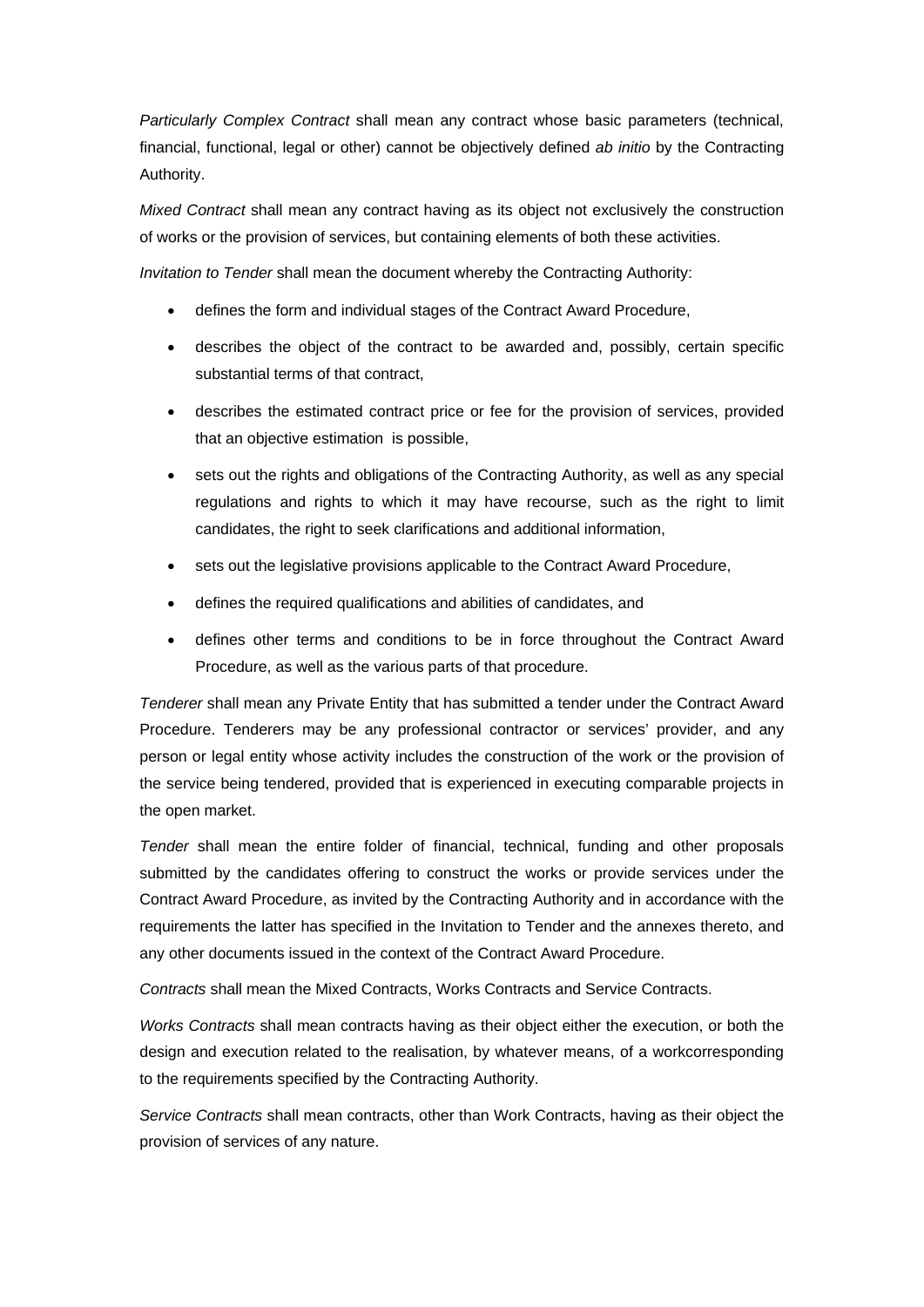*Candidate* shall mean any Private Entity (or association or joint ventures of Private Entities) participating in a Contract Award Procedure.

## **Article 9**

## **General Principles**

## 1. General Principles

a. The Contract Award Procedures and the relations of the Contracting Authority with the Candidates or Tenderers, and with any third party involved, shall be governed by the principles of equal treatment, transparency, proportionality, mutual recognition, protection of the public interest, protection of the rights of private individuals, freedom of competition, protection of the environment and sustainable development, as defined in paragraph 2.

b. The provisions of paragraph 2 shall apply to all Contract Award Procedures, regardless of the type of contract intended to be executed.

## 2. Detailed definition of general principles

In this law the general principles referred to in paragraph 1 of the present article are to be construed as follows:

a. The principle of *Equal treatment* requires the avoidance of any discrimination on the basis of nationality or any other criterion that can't be objectively justified. The application of this principle entails not only defining non-discriminatory terms of access to an economic activity, but also the adoption and application by the public authorities of all measures necessary to ensure the exercise of this activity.

b. The principle of *Transparency* means that the Contracting Authority ought to publicise its intention to conclude a Work Contract, Service Contract or Mixed Contract, in order to ensure conditions of fair competition without distortion.

c. The principle of *Proportionality* means that any measure adopted by the Contracting Authority should be necessary and suitable for attaining the respective objective, and cause the fewest possible problems in the exercise of an economic activity. In the specific context of the Contract Award Procedures, there ought to be no requirements for technical, professional or financial capabilities that are disproportionate or excessive in respect of the object of the Work Contract, Service Contract or Mixed Contract in question.

d. The principle of *mutual recognition* means that the Contracting Authority ought to accept the technical specifications, controls, qualifications and certifications required in another member state of the European Union, insofar as these are recognized as equivalent to those required in Greece.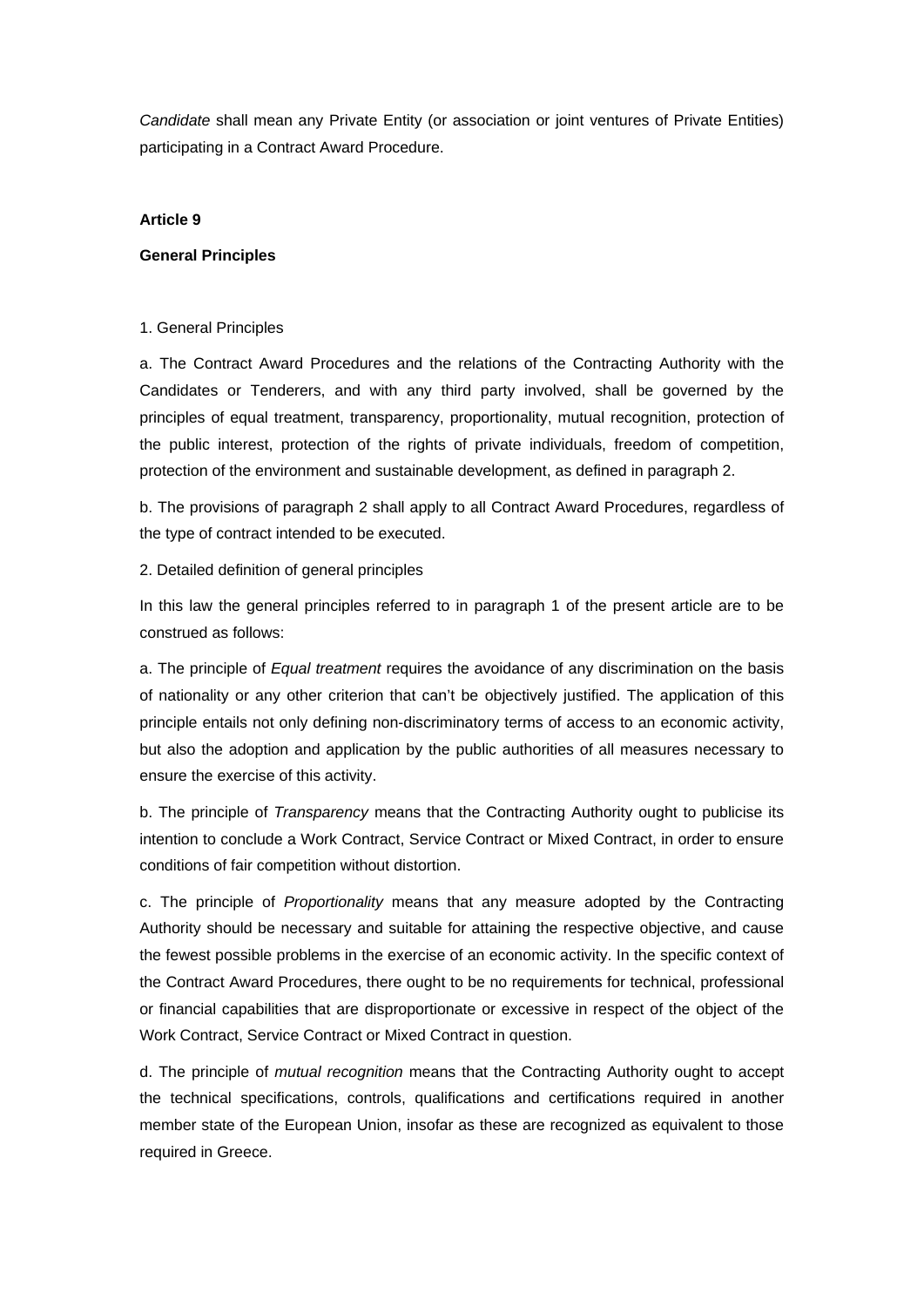e. The principle *protection of the public interest* means that all decision-making concerning the award of a Work, Service or Mixed Contract ought to take into account the following factors:

- the respective funding needs, and the need to minimize as far as possible the financial burden or contribution of the Contracting Authority,
- the needs of the users for improved services, and
- the need to employ specialised know-how.

f. The principle *protection of the rights of private individuals* means that all decisions – positive, negative or decisions to reject proposals – must be properly reasoned and may give rise to judicial protection for Private Entities and private individuals in general. The concept of judicial protection also includes the notion of provisional judicial protection.

g. The principle *free competition* means that:

- there should be the greatest possible participation of candidates capable of constructing the works or providing the services desired by the Contracting Authority,
- the competition should be conducted on equal terms and using objective criteria, and
- the creation of monopolistic or quasi-monopolistic situations or distortions should be avoided.

h. The principle *protection of the environment and sustainable development* requires that the planning and implementation of the Work, Service or Mixed Contracts ought to take into account that the natural and man-made environments are assets that must be protected *per se,* in order to maintain the environmental balance, and to preserve natural resources for the sake of coming generations.

## **Article 10**

## **Contract award**

## 1. Criteria for contract award

Contracts shall be awarded by the Public Entity acting as Contracting Authority either on the criterion of the tender being the most economically advantageous, or on the criterion of lowest price.

## 2. The most advantageous tender

When the contract is to be awarded to the most economically advantageous tender, the Contracting Authority will examine and take into account not only the economic parameters but also various other parameters of the contract object, for example, quality, price, technical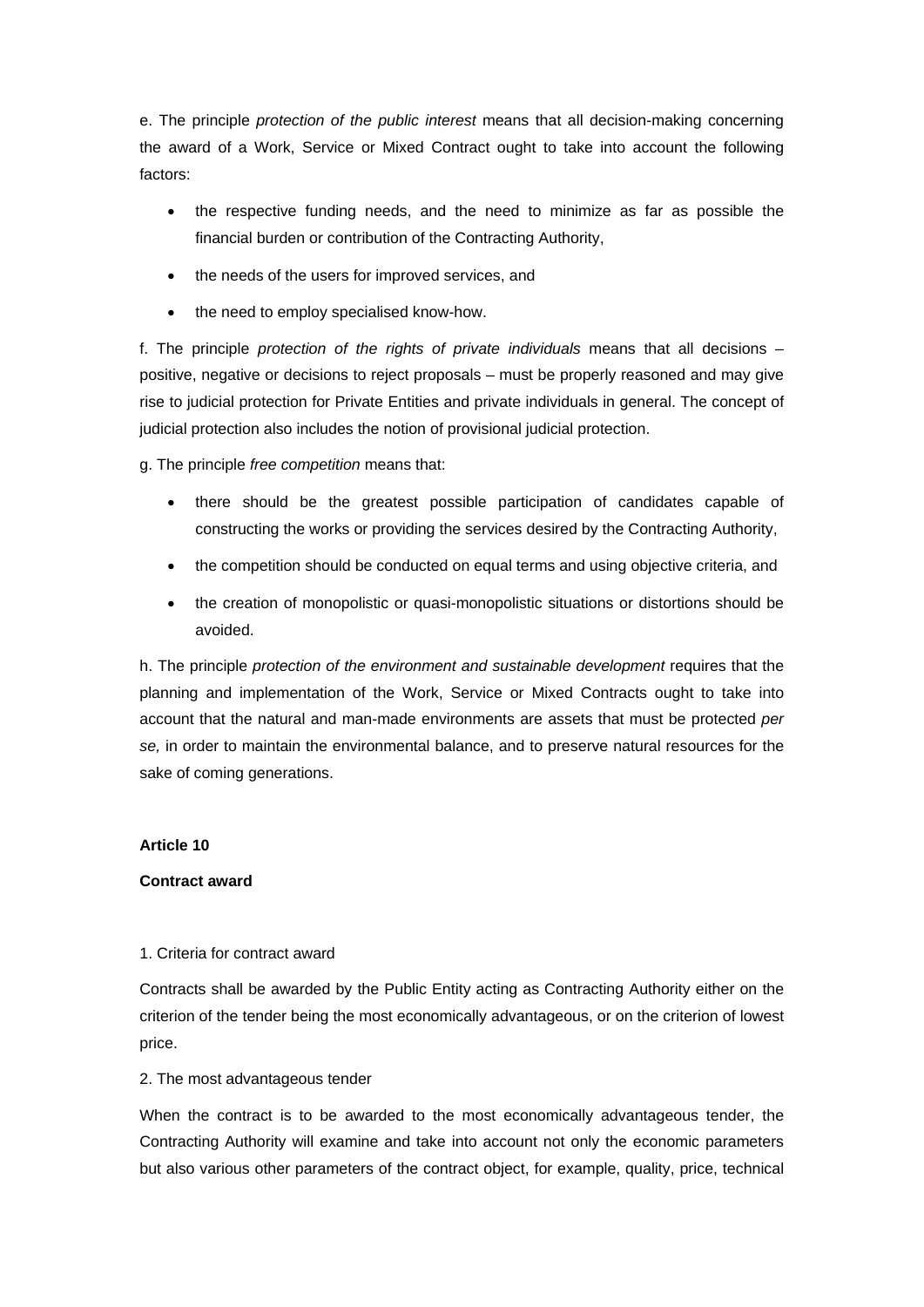merit, aesthetic and functional characteristics, environmental characteristics, running cost, cost-effectiveness, after-sales service and technical assistance, delivery date and delivery period or period of completion. These criteria must be clearly specified by the Contracting Authority as part of the Contract Award Procedure. The relative weighting the Contracting Authority gives to each of the criteria chosen to determine the most economically advantageous tender must also be announced to candidates. Those weightings can be expressed by providing for a range with an appropriate maximum or minimum limit (spread). Where weighting is not possible, the Contracting Authority shall indicate the priority of the criteria it has selected, compiling a table in which these criteria are presented in descending order of importance.

3. When the criterion for the award is that of the most economically advantageous tender, the Contracting Authority may authorise tenderers to submit variants. This option must be explicitly indicated in the Invitation to Tender; otherwise variants shall be rejected by the Contracting Authority. When permitted, the minimum requirements to be met by the variants , and the way they are to be submitted, shall be stated in the Invitation to Tender or the annexes thereto. The Contracting Authority shall take into consideration solely and exclusively variants meeting the minimum requirements it has laid down.

4. Abnormally low tenders and State aid

If the tenders submitted to the Contracting Authority appear to be abnormally low in relation to the estimated cost of the object of the contract, the Contracting Authority shall, before it may reject those tenders, request in writing clarifications from the Tenderers. These clarifications may relate in particular to the method of construction of the works or the provision of services, the technical solutions proposed, any exceptionally favourable conditions, which may assist the construction of the works or the provision of services, and any possible State aid to be obtained by the Tenderer. If it is ascertained that a tender is abnormally low because the Tenderer has obtained State aid, the tender may be rejected on these grounds alone only after consultation with the Tenderer and after the Tenderer where the latter is unable to prove, within a sufficient time-limit fixed by the Contracting Authority, that the state aid in question is to be granted legally.

#### **Article 11**

#### **Contract Award Procedures**

#### 1. Open and Restricted Procedures

To award and execute Mixed, Work and Service Contracts, the Contracting Authorities may apply either Open or Restricted Procedures.

2. Terms of Competitive Dialogue Procedure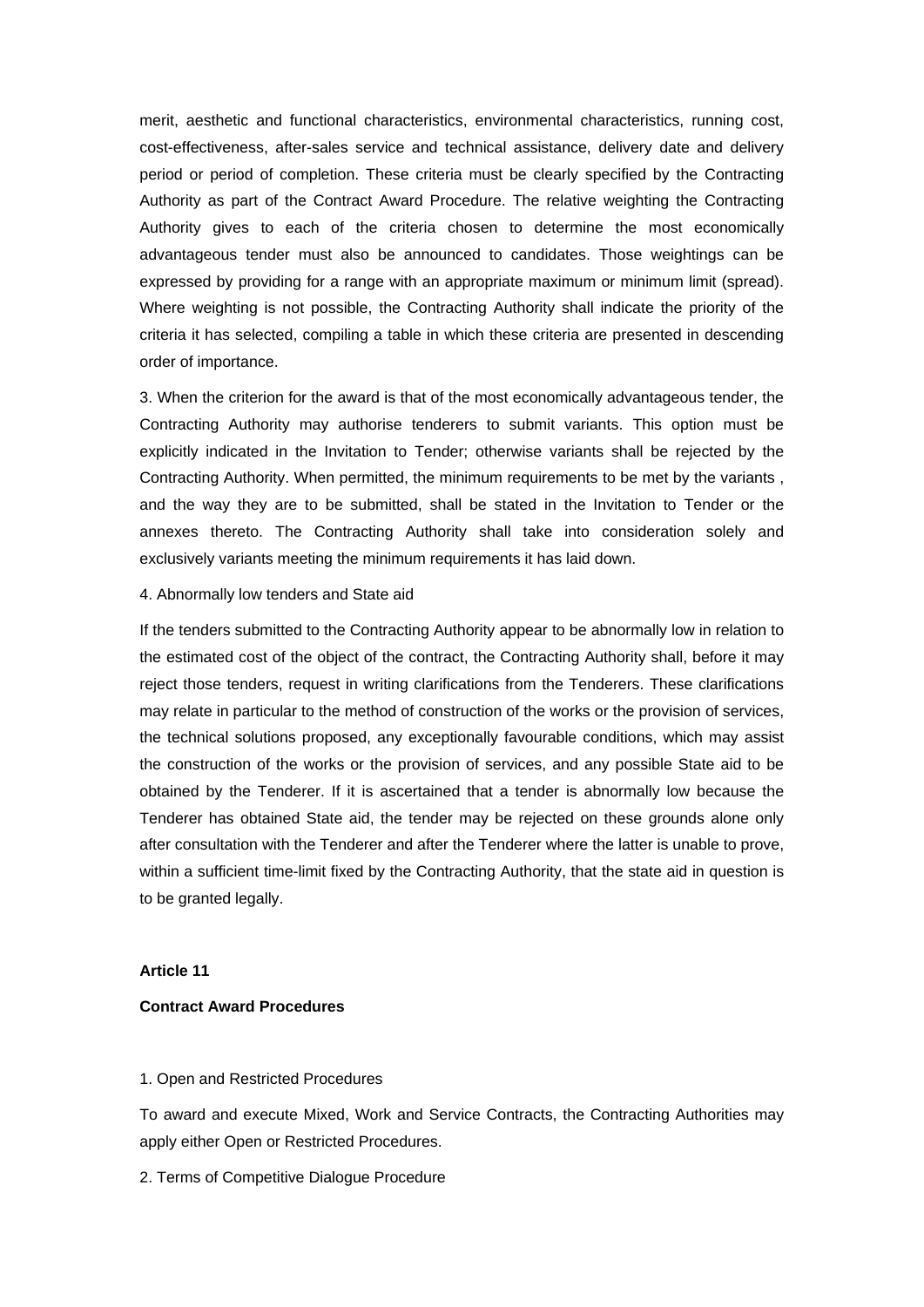Under the terms set out in article 13, the Contracting Authorities may conclude Mixed, Work and Service Contracts by following the Competitive Dialogue Procedure.

## 3. Terms of Negotiated Procedure

Under the terms set out in article 14, the Contracting Authorities may conclude Work and Service Contracts by following Negotiated Procedures.

## **Article 12**

## **General provisions for administering Contract Award Procedures**

## 1. Minimum qualifications and abilities

Subject always to the general principles set out in article 9, the Contracting Authority is entitled to determine the minimum qualifications and abilities of the candidates. These minimum qualifications and abilities shall be set out in the Invitation to Tender.

### 2. Limits on candidates

In Restricted Procedures, Negotiated Procedures (if conducted with the publication of an Invitation to Tender) and Competitive Dialogue Procedures, the Contracting Authority may limit the number of suitable candidates they will invite to tender, to negotiate or to conduct a dialogue with, provided a sufficient number of suitable candidates is available. In the Invitation to Tender, the Contracting Authority shall indicate the objective and non-discriminatory criteria or rules it intend to apply, the minimum number of candidates it intend to invite and, where appropriate, the maximum number. In Restricted Procedures the minimum number of candidates shall be five. In the Negotiated Procedure (if conducted with the publication of a Invitation to Tender) and in the Competitive Dialogue Procedure, the minimum number of candidates shall be three. In any event the number of invited candidates shall be sufficient to ensure genuine competition. The Contracting Authorities shall invite a number of candidates at least equal to the minimum number of candidates set in advance. Where the number of candidates meeting the selection criteria and the minimum qualifications and abilities set out in the Invitation to Tender is below the minimum number, the Contracting Authority may continue the Contract Award Procedure by inviting the candidate or candidates meeting the minimum qualifications and abilities. The Contracting Authority may not include in the Contract Award Procedure individuals who did not request to participate, or candidates who do not have the required capabilities.

**Article 13** 

### **Competitive dialogue**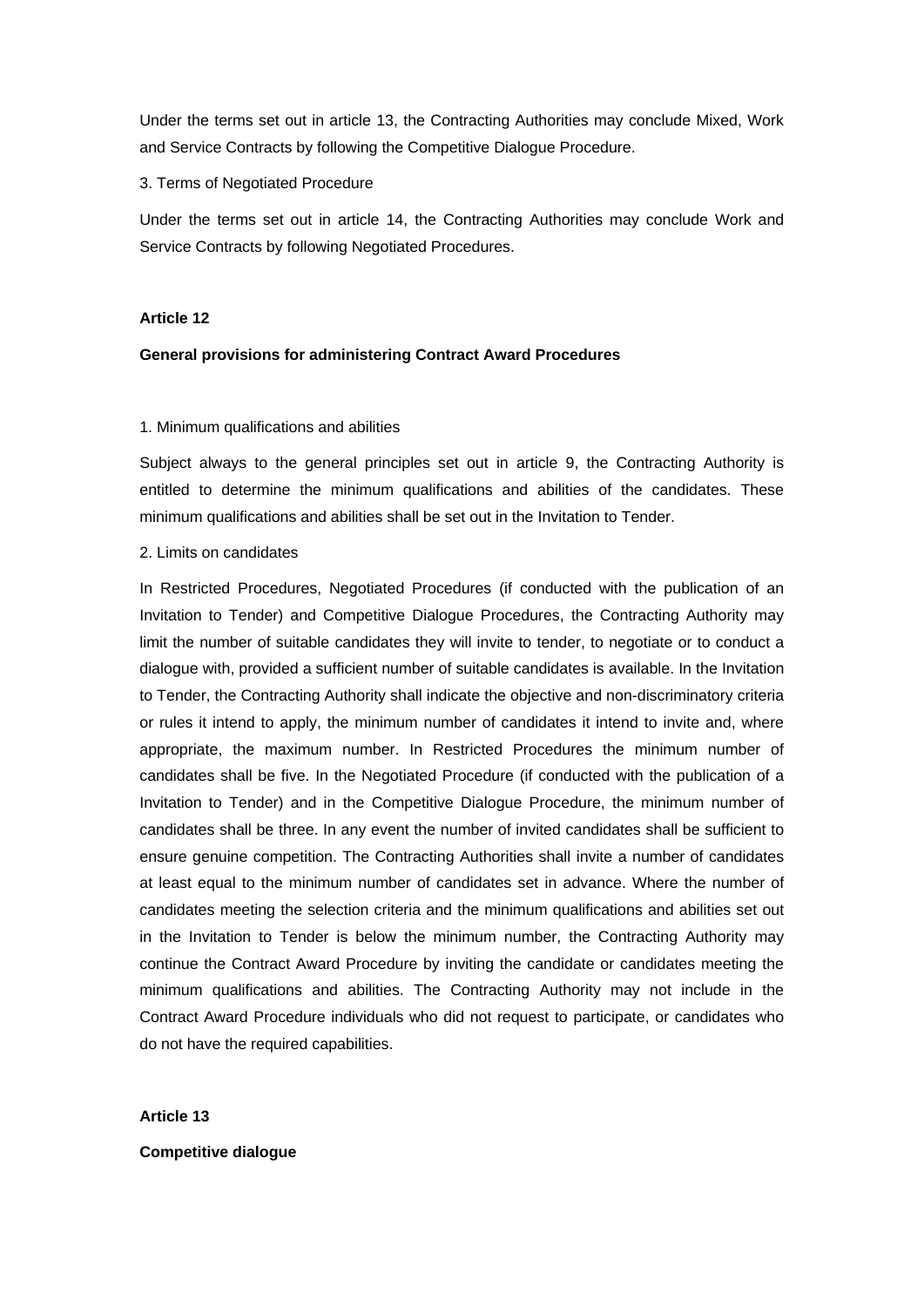## 1. Particularly Complex Contracts

In the case of Particularly Complex Contracts, where the Contracting Authority consider that the use of the Open or Restricted Procedure will not permit the awarding of a particular contract, it can have recourse to the Competitive Dialogue Procedure, in accordance with this article.

## 2. Criterion for contract award using the Competitive Dialogue Procedure

In the Competitive Dialogue Procedure, the Partnership Contract is awarded exclusively and solely using the criterion of the most economically advantageous tender.

## 3. Definition of needs and requirements of the Contracting Authority

The Contracting Authority will publish an Invitation to Tender setting out its needs and requirements; these can be presented, if necessary, in annexes to the Invitation to Tender.

## 4. Dialogue, and definition of the most advantageous solutions

The Contracting Authority shall open, with the candidates selected pursuant to article 15, a dialogue the aim of which shall be to identify and define the means best suited to satisfy the Authority's needs. During this dialogue, the Contracting Authority shall ensure equality of treatment among all candidates making sure, *inter alia*, that all candidates are provided with exactly the same information. The solutions, proposals and in general all confidential information entrusted to the Contracting Authority by a candidate are confidential and must not be communicated to other candidates without the consent of the candidate providing the information.

### 5. Dialogue in successive phases

The Contracting Authority may provide for the Competitive Dialogue Procedure to take place in successive phases in order to reduce the number of solutions being examined during the dialogue phase by applying the contract award criteria indicated in the Invitation to Tender. This option shall be indicated in the Invitation to Tender or in a separate document communicated to all the candidates.

### 6. Completion of dialogue and Tender submittal

After selecting the solution or solutions which best meet its needs, the Contracting Authority will declare the dialogue concluded and inform accordingly the candidates, asking them to submit their final tender on the basis of the solution(s) selected during the dialogue.

## 7. Completeness of tenders

The tenders must contain all elements necessary for implementation of the solution selected during the dialogue procedure.

## 8. Clarifications and supplementary information – relevant conditions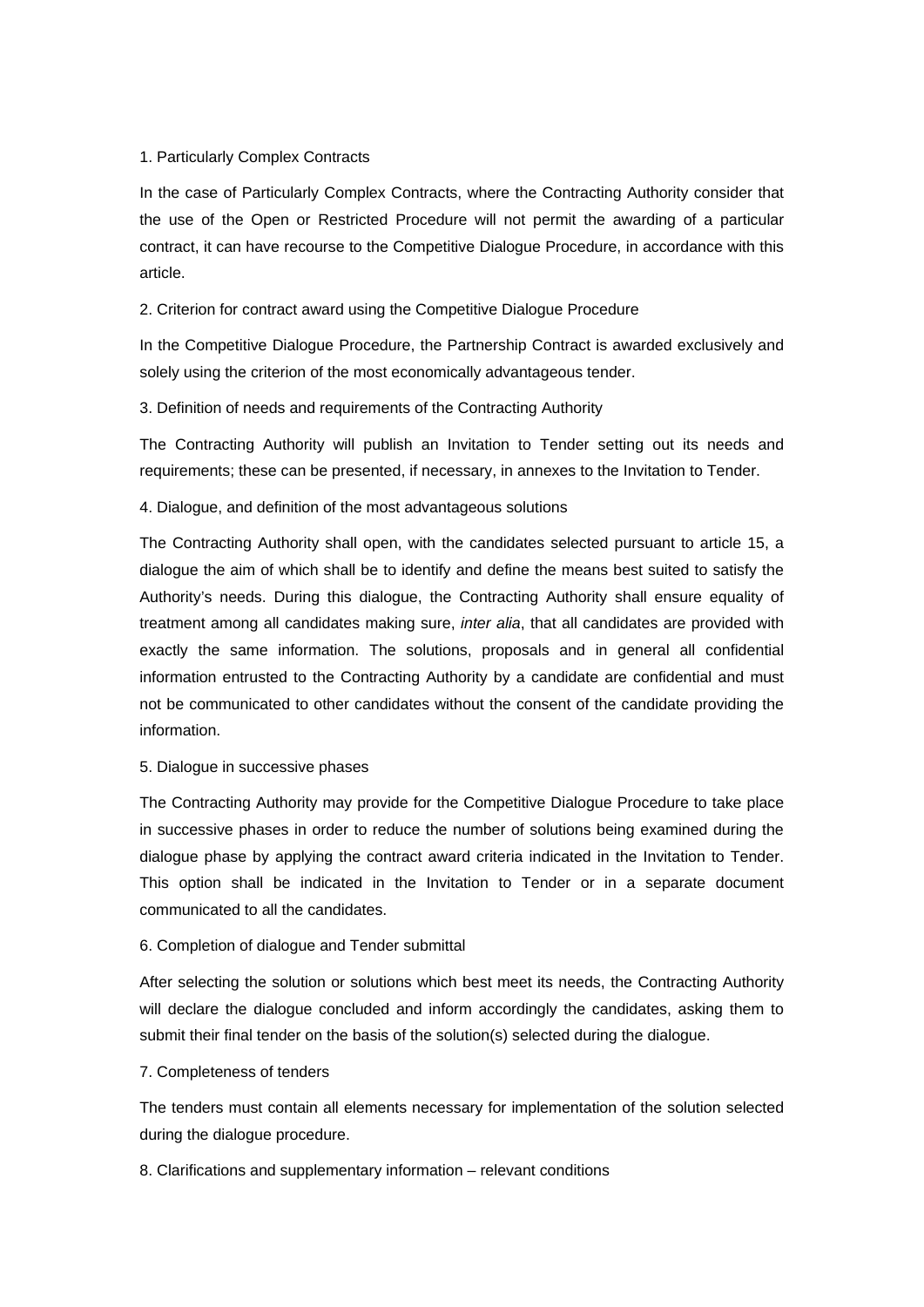The Contracting Authority may request the Tenderers, if it deems expedient, to supply clarifications or additional information concerning their tenders, provided that such clarifications or additional information:

- do not entail any change to the basic features of the Tender,
- do not distort competition,
- do not introduce a discriminatory effect against any other Tenderer.

9. Evaluation of Tenders. Selection of the most economically advantageous tender

The Contracting Authority shall evaluate the tenders on the basis of the contract award criteria laid down in the Invitation to Tender, and choose the most economically advantageous Tender pursuant article 10 paragraph 2. The Contracting Authority may request the Tenderer having submitted the most economically advantageous tender to supply clarifications or additional information in respect of the Tender, provided that the said clarifications or additional information:

- does not have the effect of modifying substantial aspects of the Tender,
- does not risk distorting competition,
- do not cause discrimination against any other Tenderer.

### 10. Prices

If the Contracting Authority deems that the cost of participation in the Competitive Dialogue Procedure is high, it may award prices or pay part of the respective expenses incurred by the Tenderers. A relevant reference must be made in the Invitation to Tender.

## **Article 14**

## **Negotiated procedures**

## 1. Procedures following Invitation to Tender

After publication of the Invitation to Tender, the Contracting Authority may award and conclude Work, Service or Mixed Contracts using the Negotiated Procedure, in the following cases:

a. After an Open or Restricted Procedure, or Competitive Dialogue, provided that:

aa. The Tenders submitted were unacceptable under the provisions of the law or did not meet the terms and conditions of this law, particularly article 15, or of the Invitation to Tender,

bb. The terms of the proposed contract are not substantially altered from the terms proposed during the Open or Restricted Procedure, or the Competitive Dialogue.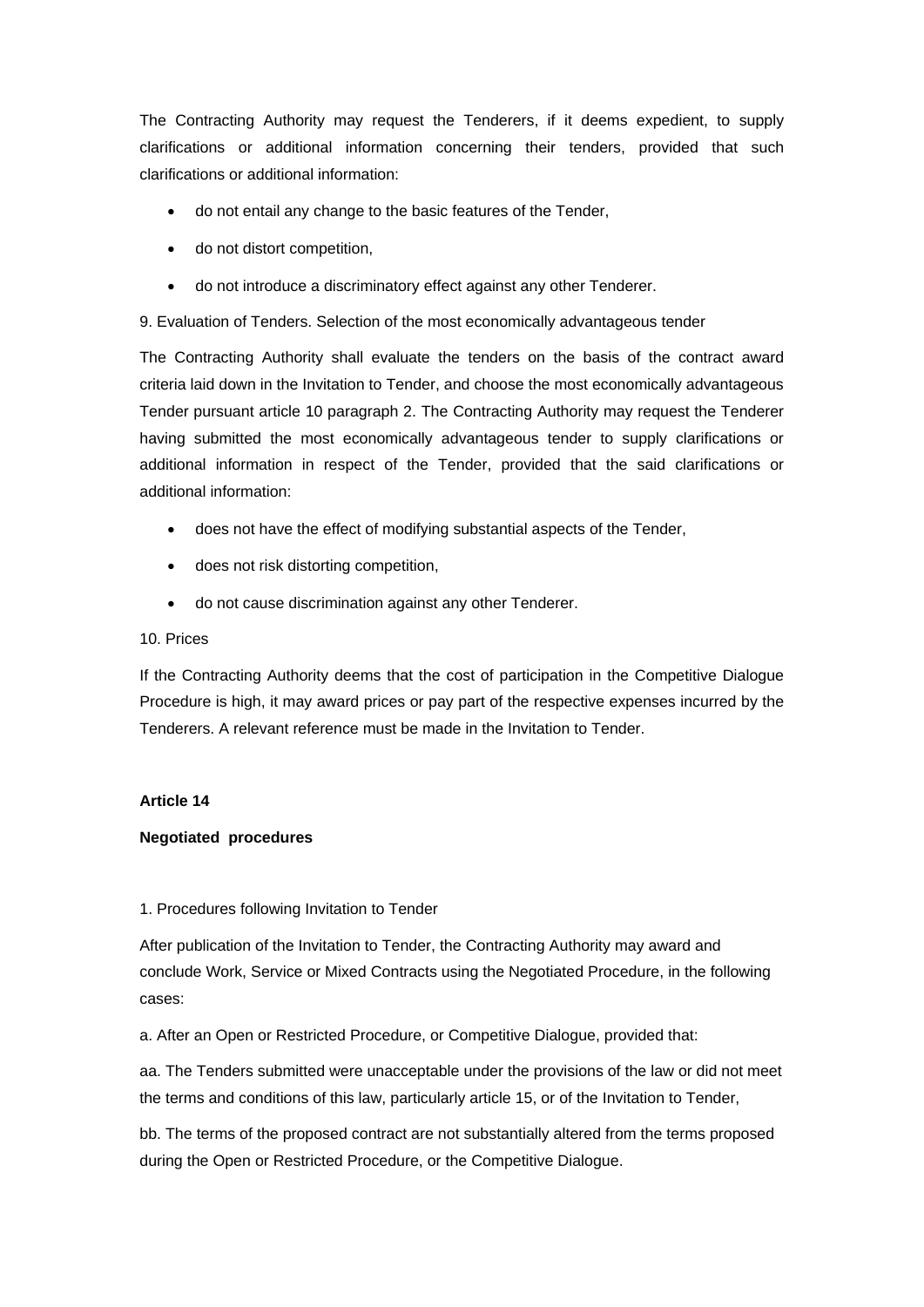b. In exceptional cases involving works or services whose nature or various non-definable factors do not allow prior overall pricing.

c. In the case of Service Contracts and particularly intellectual services, insofar as the nature of the services is such that the contract specifications cannot be determined with sufficient precision and for this reason the contract cannot be awarded on the basis of the selection of the best tender according to the rules governing the Open or Restricted Procedures.

d. In respect of Work Contracts, for works performed exclusively for the purposes of research, testing or development and not with the aim of ensuring profitability or recovering research and development costs.

### 2. Negotiation of tenders

In the cases referred to in paragraph 1, the Contracting Authority shall negotiate each and all Tenders with the respective Tenderer in order to adapt them to the specifications of the Invitation to Tender, the ultimate objective being to achieve the best possible Tender.

3. Contract award criterion

In the Negotiated Procedure the Contract is awarded solely and exclusively on the criterion of the most economically advantageous tender.

## 4. Equal treatment

During the Negotiated Procedure, the Contracting Authority shall ensure the equal treatment of all Tenderers taking care, *inter alia*, for making available exactly the same information to all of them. Specifically it shall not provide – in a discriminatory manner – any information which may give some Tenderers an advantage over others.

## 5. Negotiated Procedure in successive phases

The Contracting Authority is entitled to determine that the Negotiated Procedure may be carried out in successive phases, thereby reducing the number of Tenders examined by applying the contract award criteria laid down in the Invitation to Tender. Reference to this option shall be made in the Invitation to Tender or in a separate document communicated to all the candidates.

## **Article 15**

**Grounds for disqualification of candidates** 

**Financial standing. Evaluation.** 

## **Candidates' qualifications and abilities**

1. Grounds for disqualification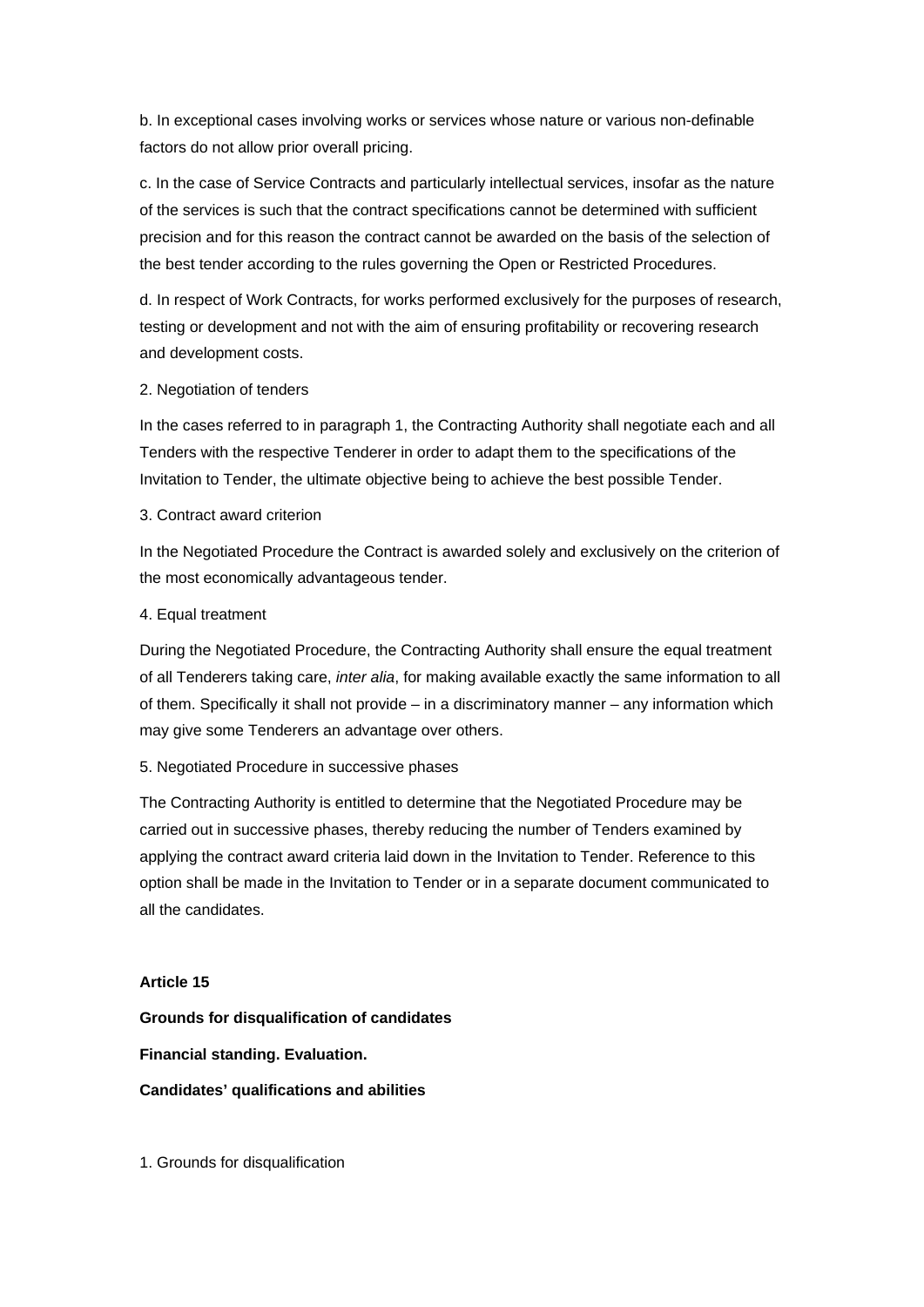As part of the contract award procedures, and before Contract Award, the Contracting Authority shall ascertain whether there are any grounds for the disqualification of candidates or Tenderers. Specifically:

a. The Contracting Authority excludes candidates from the contract award procedures, if they themselves or the persons having powers of representation or control have been sentenced by irrevocable judgement of a criminal court for an offence punishable with imprisonment or confinement of at least three months. In order to implement this provision, the Contracting Authority may request that the candidates submit appropriate documentation. When the candidate is not established in Greece, but in another EU member State, the Contracting Authority may seek the cooperation of the respective authorities in that member State.

b. The Contracting Authority is entitled to exclude any candidate or Tenderer from participation or further participation in the contract award procedures in cases where the candidate or Tenderer:

aa. has been declared bankrupt, ordered into liquidation, placed under compulsory administration or ordered to reach composition with its creditors, or is in any comparable state arising from similar procedures as determined under the provisions either of Greek law or the laws of its country of origin.

bb. is subject of proceedings for a declaration of bankruptcy, for an order for liquidation, compulsory winding up or administration, a composition with its creditors or any similar proceedings as determined under the provisions of Greek law or the laws of its country of origin,

cc. has been convicted of any offence related to its professional conduct, by a judgement which has the force of *res judicata* in accordance with the provisions of Greek law or the laws of its country of origin,

dd. has committed a serious breach of professional conduct proven by any means which the Contracting Authority can demonstrate,

ee. has not fulfilled its obligations relating to the payment of social security contributions as required by Greek law or the laws of its country of origin,

ff. has not fulfilled its obligations relating to the payment of taxes as required by Greek law or the laws of its country of origin or registration,

gg. has demonstrably made serious misrepresentations in providing the information required to implement this paragraph, or has failed to provide the said information.

#### 2. Financial standing

Following the ascertainment described in paragraph 1, the Contracting Authority shall proceed to verify the economic and financial standing of the candidates or Tenderers, including the details set out in sections a. to c. of article 18 paragraph 1, and also to verify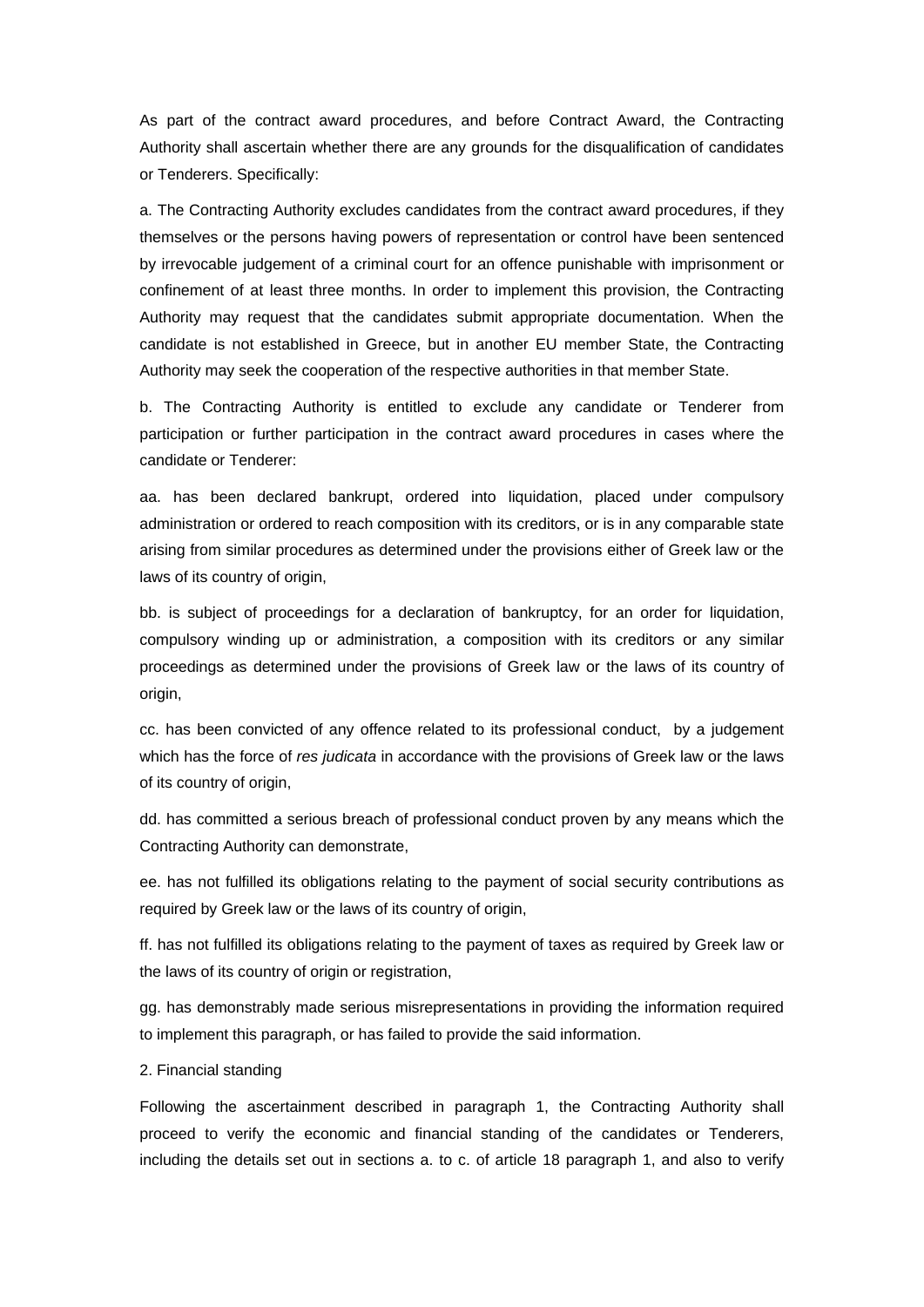details of the candidate's or Tenderer's ability to secure credit. In order to carry out the above verifications, the Contracting Authority may, *inter alia*, request that the candidates or Tenderers present documentation showing:

a. the existence of bank funding or support, in accordance with the conditions to be set out in the Invitation to Tender,

b. their financial condition (as demonstrated in balance sheets or extracts thereof),

c. their overall turnover, or their turnover in the fields of activity related to the Contract, for a maximum of the last three financial years,

d. the formal commitment of third parties to support the candidate or Tenderer during execution of the Contract, or to participate in its financing (for example, in the form of a declaration by the third party), if the Tenderer has invoked such a commitment,

e. in cases where the candidate or Tenderer is a joint venture, the nature and extent of the commitment to financial participation of the various parties participating in the joint venture, or third parties (for example, in the form of a declaration or certification supplied by the members of the joint venture),

f. their ability to secure credit (for example, in the form of certification of credit ranking from an international credit agency).

In the event that the candidate or Tenderer is unable, for any valid reason, to provide the documentation required by the Contracting Authority, it may prove its economic and financial standing by any other document the Contracting Authority deems appropriate.

3. Evaluation of technical and professional ability

In addition to the assessments described in paragraphs 1 and 2 above, the Contracting Authority shall also assess the technical and professional abilities of the candidates or Tenderers.

a. The technical abilities of the candidates or Tenderers may be evidenced by one or more of the following means, depending on the nature, quantity or importance of the Contract object, and also its intended function. For the specific needs of the above assessment, the Contracting Authority may require that the Tenderers submit:

aa. a list of projects carried out over the past five years, accompanied by certificates and documentation of satisfactory execution , the contract values, the date and site of the work , and its proper and timely completion,

bb. a list of the principal projects completed or services carried out or provided during the past three years, with reference to the corresponding sum, date and name of the recipient,

cc. a report on the technical staff or technical services available, whether these belong directly to the candidate or Tenderer or not,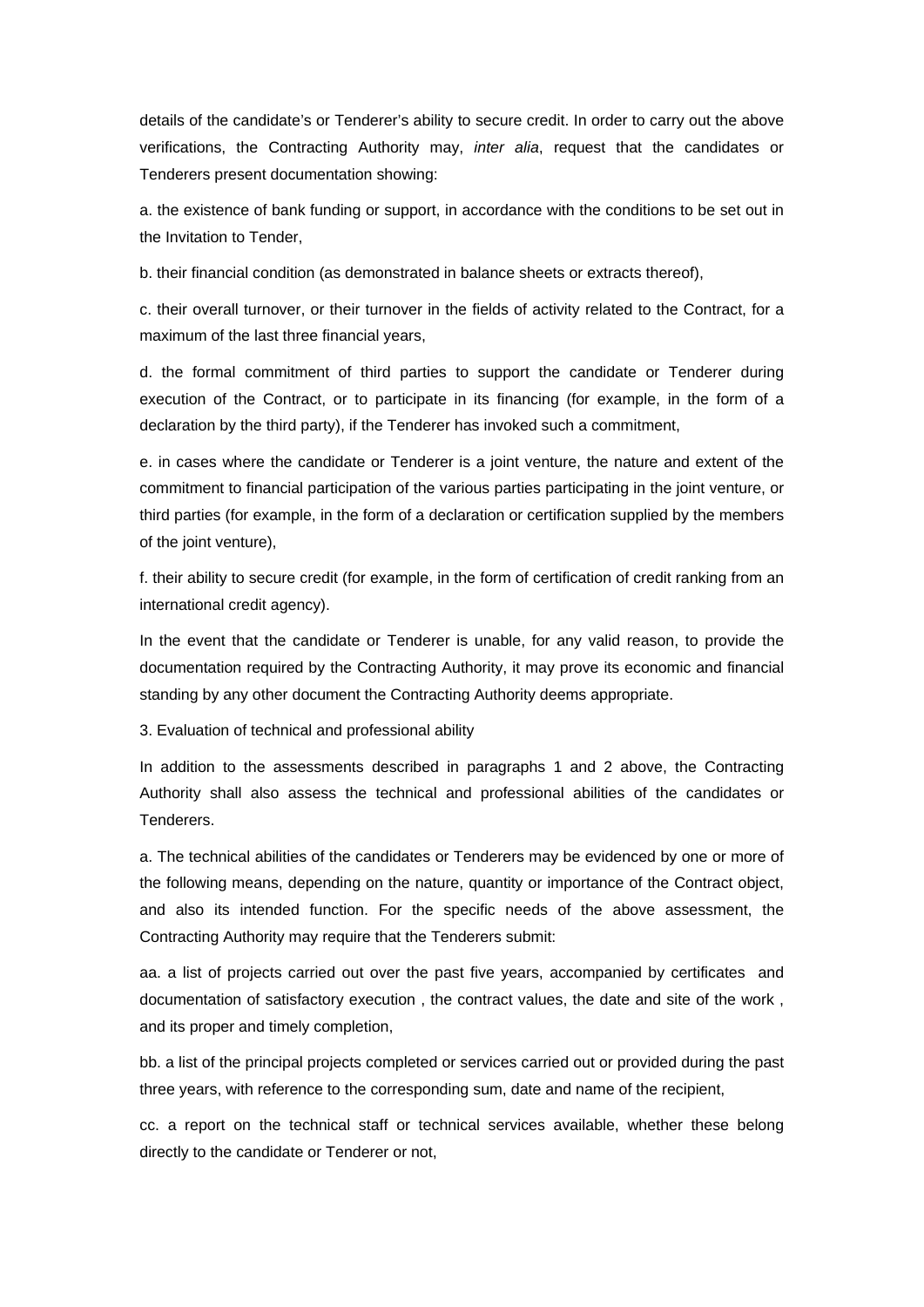dd. a description of technical equipment and of the measures undertaken by the candidate or Tenderer to ensure quality, and a description of the design and research facilities owned by its company,

ee. a report on the professional qualifications of the candidate or Tenderer, or an account of the formal educational qualifications of its executive management, especially the staff responsible for providing the services or performing the work in question,

ff. an indication of the environmental management measures to be taken by the candidate or Tenderer during performance of the contract, where relevant,

gg. a formal statement reporting the average annual workforce (labour and administration) of the candidate or Tenderer, and the number of managers in the business over the last three years,

hh. a formal statement indicating the tools, plant and technical equipment owned by or available to the candidate or Tenderer, for carrying out the contract project,

ii. an indication of the proportion of the Contract Object the candidate or Tenderer intends to sub-contract out to third parties, and a description of the basic terms and conditions of the sub-contracting arrangement,

jj. in cases where the candidate or Tenderer has cited the financial support of a third party for performing the contract, a certification from the third party in question confirming its commitment to bear all or part of the relevant cost,

kk. in the case of a joint venture, a certification demonstrating the nature and extent of the commitment to financial participation of the parties participating in the joint venture, or any third parties.

b. The Contracting Authority shall require the candidates or Tenderers to demonstrate their matriculation in the appropriate professional or commercial register, or to supply a comparable declaration under oath or certification. In the case of Service Contracts, if the candidates or Tenderers must possess a special professional license according to law, or if they must be members of a particular organization in order to provide the service in question in their country of origin or registration, the Contracting Authority may require proof of such professional license or of membership in such an organization.

c. Should the Contracting Authority require that the candidates or Tenderers produce certificates issued by independent bodies attesting their compliance with certain quality assurance standards, reference must be made to quality assurance systems based on the relevant European standards series and certified by bodies conforming to European standards series concerning certification. The Contracting Authority shall recognize equivalent certificates issued by quality assurance bodies in other EU member states.

d. Should the Contracting Authority require that the candidates or Tenderers produce certificates issued by independent bodies attesting their compliance with certain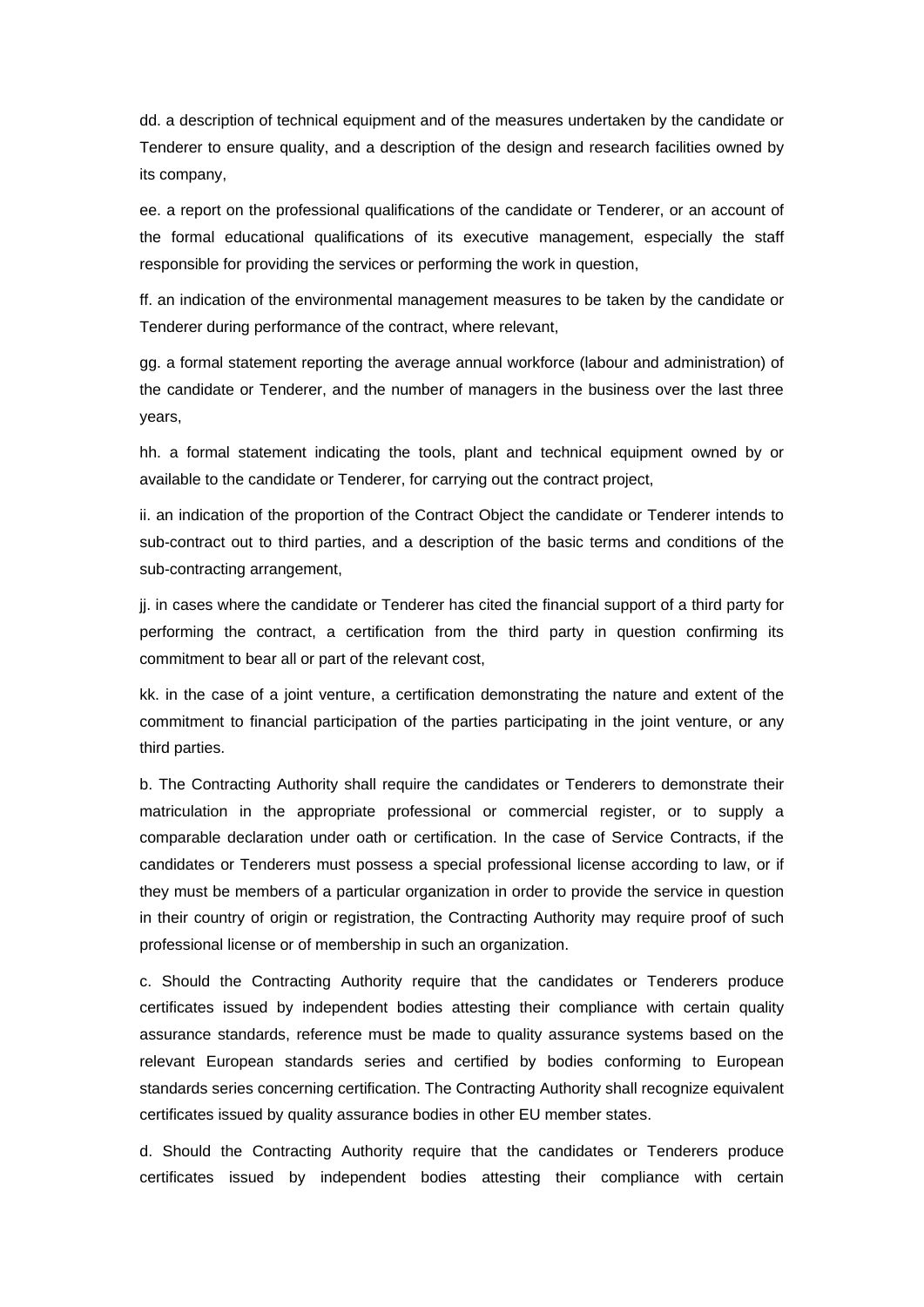environmental management standards, reference must be made either to the European Eco-Management and Audit System (EMAS), or to environmental management standards based on comparable European or international standards.

e. The Contracting Authority may call on the candidates or Tenderers to supplement or clarify the documents they have submitted for the contract award procedures.

f. The manner and time of submitting these documents shall be set forth by the Contracting Authority in the Invitation to Tender.

## **Article 16**

## **Exceptional application of Law 3049/2002**

In exceptional circumstances, and in deviation from the contract award procedures set out in articles 9 to 15, DESDIT may, by virtue of a special reasoned decision, provided it maintains the general principles laid down in article 9, undertake act as Contracting Authority, implementing as appropriate the provisions of articles 5, 6 and 7 of Law 3049/2002. In this case, any reference to the Joint Ministers' Committee for Privatisation (DEA) shall be construed to refer to DESDIT, and any reference to the Special Secretariat for Privatisation (EGA) shall be understood to refer to the EGSDIT.

## **CHAPTER 4**

### **CONTRACT FRAMEWORK**

**Article 17** 

## **Partnership Contract**

## 1. Contract Framework – Applicable legislation

The Partnership Contracts and Ancillary Agreements contain the terms and regulations defined by the Public Entity in the relevant Invitation to Tender during the contract award procedure, and represent the sole contract framework binding the Public and Private Entities involved.

The Partnerships included under this law shall be subject to the terms of the Partnership Contract, and also of the Greek Civil Code.

## 2. Content of Partnership Contract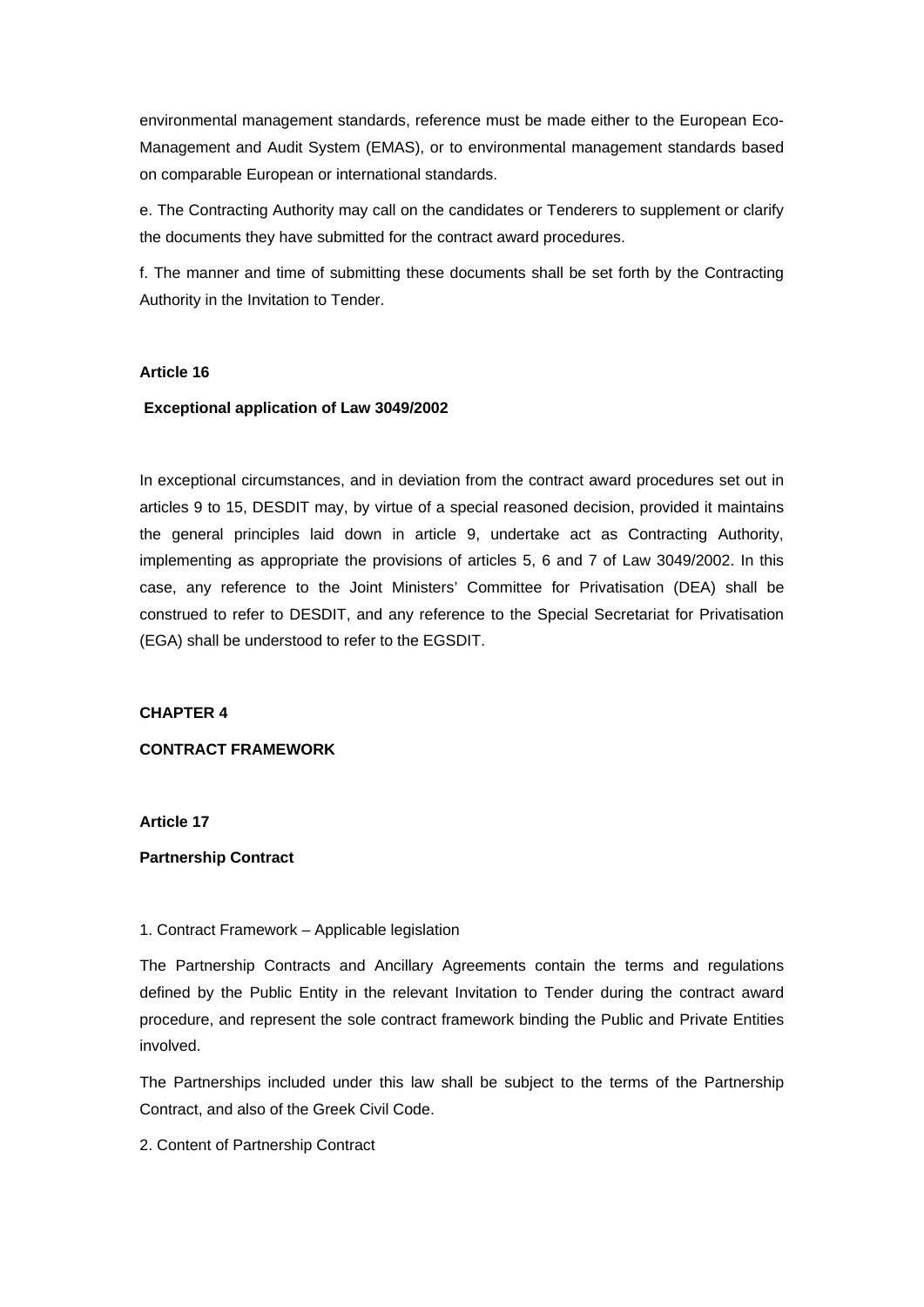The Partnership Contracts and Ancillary Agreements shall contain clear and detailed descriptions of the rights and obligations of the Parties under the Partnership concerning its object. Specifically, the above contracts shall make special provision for the following:

a. The Partnership object, including the specifications of the work or service to be provided, the sum to be paid to the Private Entity under the contract, and the provisions defining how any amounts paid by the final users for use of the work or provision of the service shall be shared by the parties to the contract.

b. The method of monitoring the performance and operation of the work or provision of the service either by independent companies recruited for this purpose by the Public and Private Entities acting in common, or by the competent State agencies.

c. The methods of ensuring quality during implementation and operation of the work or provision of the service.

d. The time-schedule for the performance of the object of the Partnership, the conditions under which it may be amended, the penalties and bonuses to be applied in the event of failure to comply with the time-schedule or early completion, the duration of the Partnership Contract, and the conditions under which its term may be extended or abridged.

e. The formal concession to the Private Entity of the use or exploitation of the fixed assets necessary for implementation and operation of the work or provision of the service, and any payments which may be envisaged.

f. The way of financing the implementation of the Partnership object.

g. Any approval which may be required by the Public Entity for the financing contracts executed by the Private Entity, and the procedure for amending that approval.

h. The allocation of risk between the parties and the consequences of events representing *force majeure*.

i. The insurance policies for the Contract object, or for the Private Entity.

j. Protection of the environment and of antiquities.

k. Protection of rights of intellectual and industrial property.

l. The mode of operation, maintenance and exploitation of the Partnership object.

m. The amounts to be paid for use of the work or service by the users; the manner in which these payments will be collected, and the grounds and methods for revision of such payments.

n. The method of allocating between the Public and Private Entity the benefits that will accrue either from a re-structuring of the loans of the Private Entity, or after a specific percentage return on its own capital has been attained.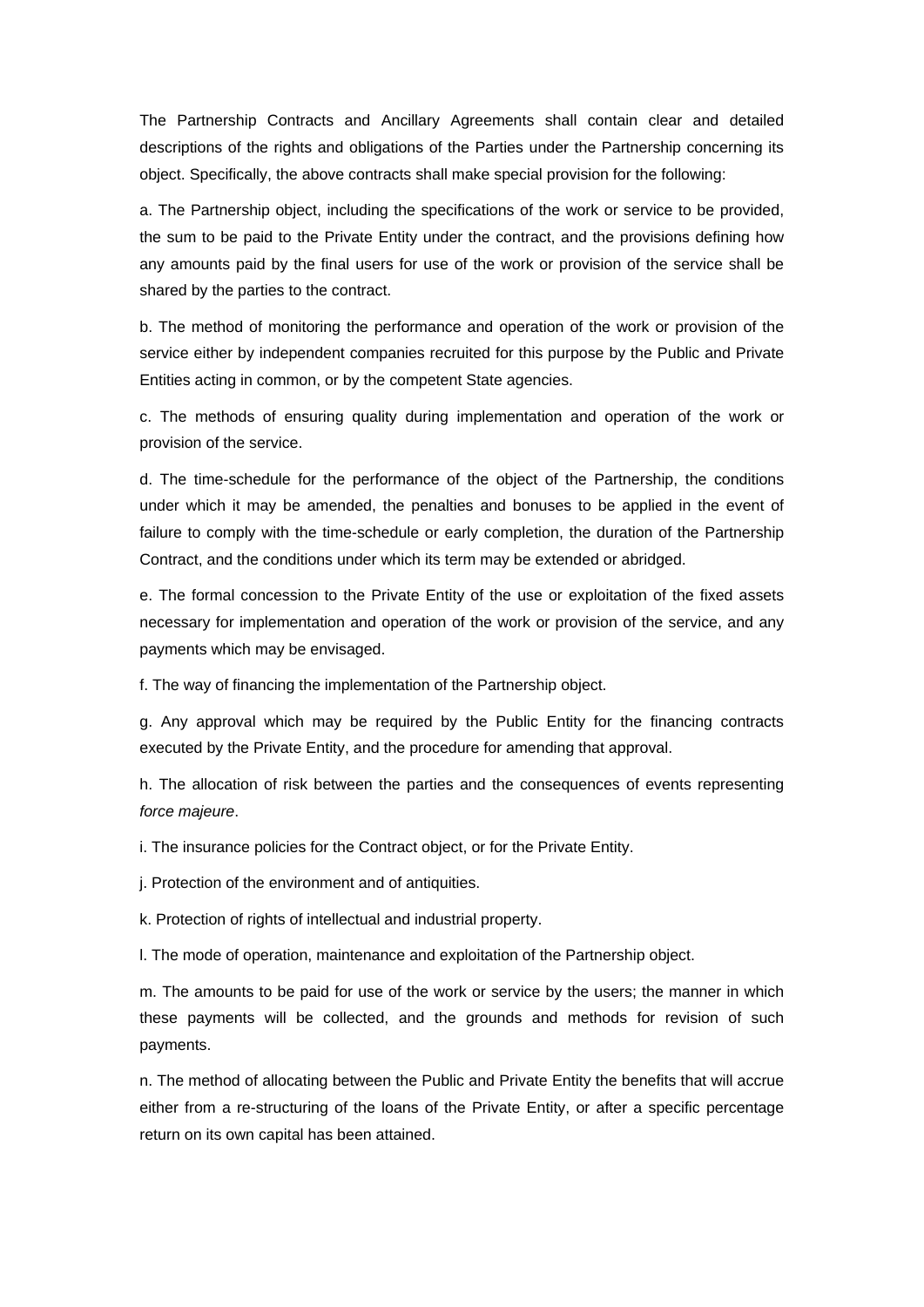o. The extent of the guarantees to be provided by the Private Entity for the proper implementation, operation and maintenance of the work, or for proper provision of the service.

p. The substitution of the Private Entity or the creditors by decision of the Contracting Authority, the circumstances under which such substitution may be permitted, and all related issues.

q. The payment of compensation and in general the reparation of any loss or damage caused in the event that either of the contracting parties is in violation of its contractual obligations.

r. The grounds for termination of each contract and the consequences thereof.

s. The applicable law.

t. The procedure for resolving disputes.

u. The order of priority of any appendices or annexes to each contract.

v. A detailed definition of the minimum operation and maintenance requirements contained in the tender documents.

w. Determining the procedures for delivery of the project to the public sector upon the end of the exploitation period, the eventual obligations for training and transfer of know-how from the Private Entity to the Public Entity, the specifications applicable to the object on handover and the guarantees, as well as their duration, following the handover of the work or the service by the Public Entity.

x. The requirements for the hygiene and safety of the employers and the users of the work or the service.

y. The procedures for the resolution of disputes that may arise, by an experts panel nominated by a joint decision of the involved parties.

### **Article 18**

#### **Financing issues**

### 1. Financial Standing and evidence thereof

The Special Purpose Companies described in article 1 paragraph 4, which undertake to execute works or provide services in Partnership arrangements, shall bear all responsibility and risk concerning the required financing for the proper performance of their obligations under the relevant Partnership Contracts or Ancillary Agreements. They must furnish to the Public Entities all necessary documentation demonstrating the availability of funding that is sufficient for the performance of the overall obligations to be undertaken by them under the relevant Invitation to Tender. Funding items shall involve in particular: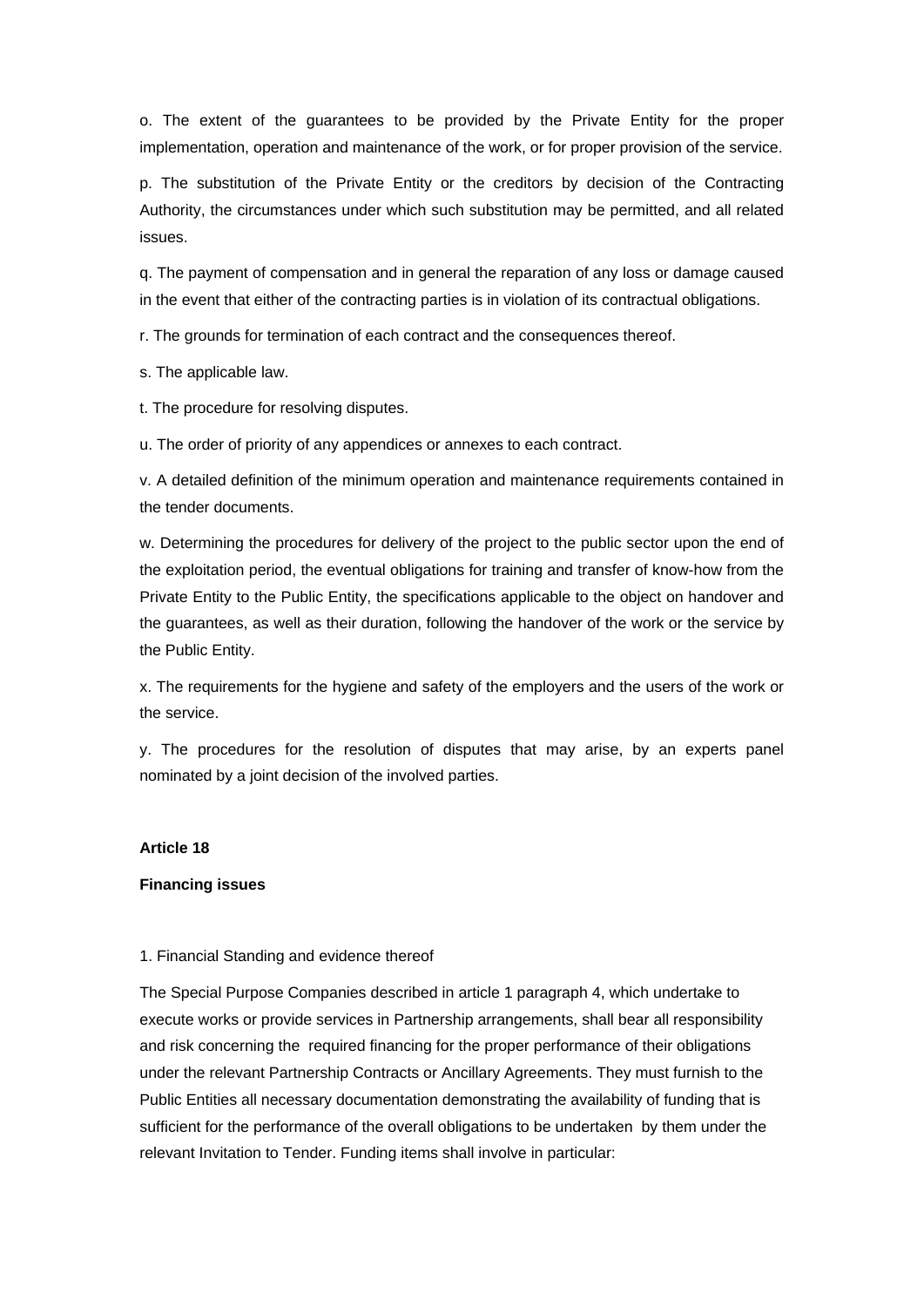a. the own capital of the Special Purpose Company,

b. the capital secured by the Special Purpose Company in any form of credit or loan, and especially in the form of loans, bonds and securitisation of future and existing receivables.

c. the necessary guarantees or assurances required for obtaining the capital or credits of a. and b. above,

d. the resources from exploitation of the Partnership object during the construction period.

2. Participation of Public Entities and forms of participation. Other compensation

a. Public Entities may participate to the financing for the implementation of projects or the provision of services under this law. This support may be in money or in kind. In the latter case, a payment mode might be, for example, the concession of the use of real property (partially or in whole), the concession of real titles in property, and the assignment of rights to operate and exploit projects. In the cases referred to in the previous section, the rights assigned to the Special Purpose Company cannot be extended into the period after the end of the Partnership Contract.

b. Public Entities may participate in the operation and/or exploitation of the Partnership object.

c. In all cases, the participation of the Public Entity and the form(s) such participation may take must be clearly defined in the respective Invitation to Tender.

3. Direct contracts with creditors

In order to regulate special matters and facilitate the financing of project implementation and/or the provision of services in general, the Public Entities may also execute agreements with the creditors of the Special Purpose Company.

## **CHAPTER 5**

**SPECIAL PROVISIONS** 

#### **Article 19**

**Charges payable by the users of the works or services** 

1. Definition of procedure for collecting the contractual fee

In case the contractual fee of the Special Purpose Company is to be collected, in whole or in part, directly from the final users of the work or service, the collection procedure and any related details shall be determined by decision of DESDIT

2. Assistance by the Public Entity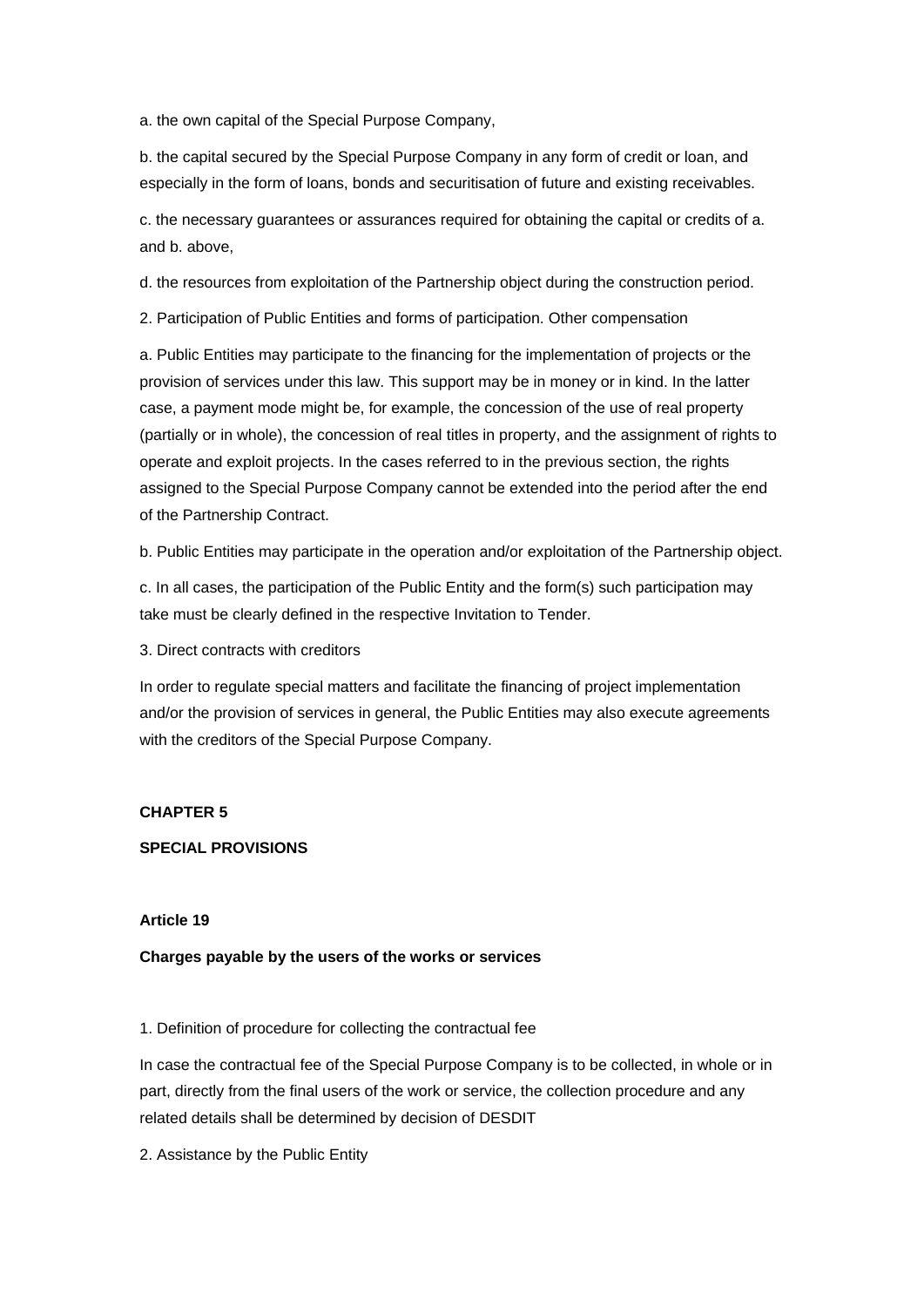Each Public Entity involved, and any other competent public authority, shall offer all necessary assistance to help the Special Purpose Company collect without hindrance the sums referred to in the previous paragraph, namely its contractual fee.

### **Article 20**

#### **Granting of permits**

All permits required for the design, construction, financing, operation, exploitation and maintenance of the works or provision of services under the Contract shall be issued in the name of and for the account of the Special Purpose Company. These permits shall be deemed to have been issued, if the authorities responsible for issuing them have not proceeded to issue a written, reasoned refusal to issue the permits within a period of sixty days after the Special Purpose Company has submitted the application for the permit. An application for a permit shall be deemed to have been legally submitted only if (a) it is accompanied by the supporting documentation required by law for the issuing of the permit in question (b) it has been pre-approved for the fulfilment of the needed documents in case such pre-approval is provided for by law.

#### **Article 21**

#### **Archaeological finds**

In the event that archaeological remains are uncovered during construction, the Public Entity shall, upon being notified by the Special Purpose Company, communicate the event to the appropriate Archaeological Authority, which within sixty days must indicate ways for continuing the project works and proceed to the necessary actions in order to secure the protection of the antiquities. If the above deadline is not met by the Archaeological Service, the Special Purpose Company may request, and the Public Entity is obligated to grant, an extension of the contract deadlines equal to the delay caused by the non-compliance of the competent Archaeological Service or the execution of the possibly needed actions for the preservation of the Archaeological finds. In this case, the Special Purpose Company has the right to seek redress for any loss it may sustain as a result of such delay.

#### **Article 22**

#### **Protection of the environment**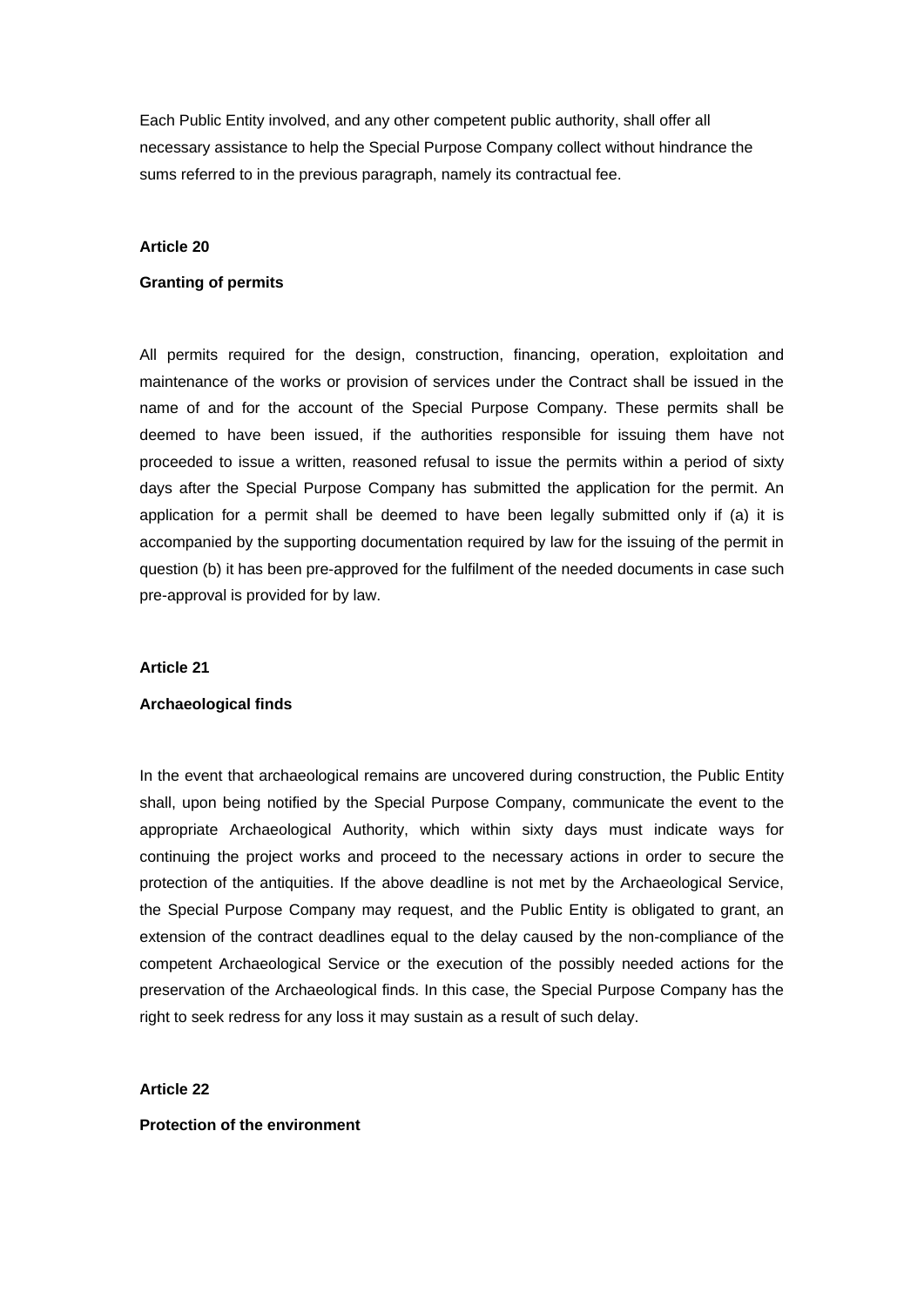#### 1. Environmental impact studies

The environmental impact studies required in each project shall be prepared and submitted for approval, and need to be approved before the award of the Partnership Contract. If the Public Entity involved, for reasons that could not originally have been predicted even if special care was applied, imposes additional regulations, it must indemnify the Special Purpose Company for any additional cost or expense it may have sustained.

#### 2. Additional protection measures

The Partnership Contract may include measures for increased protection of the natural and cultural environment, as long as these measures have been included in the respective Invitation to Tender.

### **Article 23**

### **Expropriations**

#### 1. Urgency – Cost - Decision

The expropriations required for the construction of works or the provision of services under this law, or the constitution of rights *in rem* or liens to those properties, where permitted, serve purposes of obvious public interest and shall be regarded as urgent and of major significance, provided that the official approval of the compulsory purchase includes adequate evidence that the particular expropriation serves objectives of public interest. The expropriation of such properties or the constitution of rights *in rem* or liens to those properties, shall be effected to the benefit of the Public Entity involved in each case. The expropriation shall be declared by joint decision of the Minister of Economy and Finance, and the Minister in the field of competence relevant to the project. If the scheduled deadline for completion of the expropriation or for constitution of rights *in rem* or liens to those properties passes and the relevant procedures are still pending, then the Special Purpose Company shall be entitled to request, and the Public Entity shall be obligated to grant, an extension of the Contract timeschedule and deadlines equivalent to the effective delay. In these cases, the Special Purpose Company shall be entitled to seek redress for any loss it may have sustained as a result of the said delay.

### 2. Definition

If the compulsory expropriation or the constitution of right *in rem* or liens to the above properties is made at the expenses of the Special Purpose Company, these expenses shall be construed as payment for the use of these properties or the rights thereon.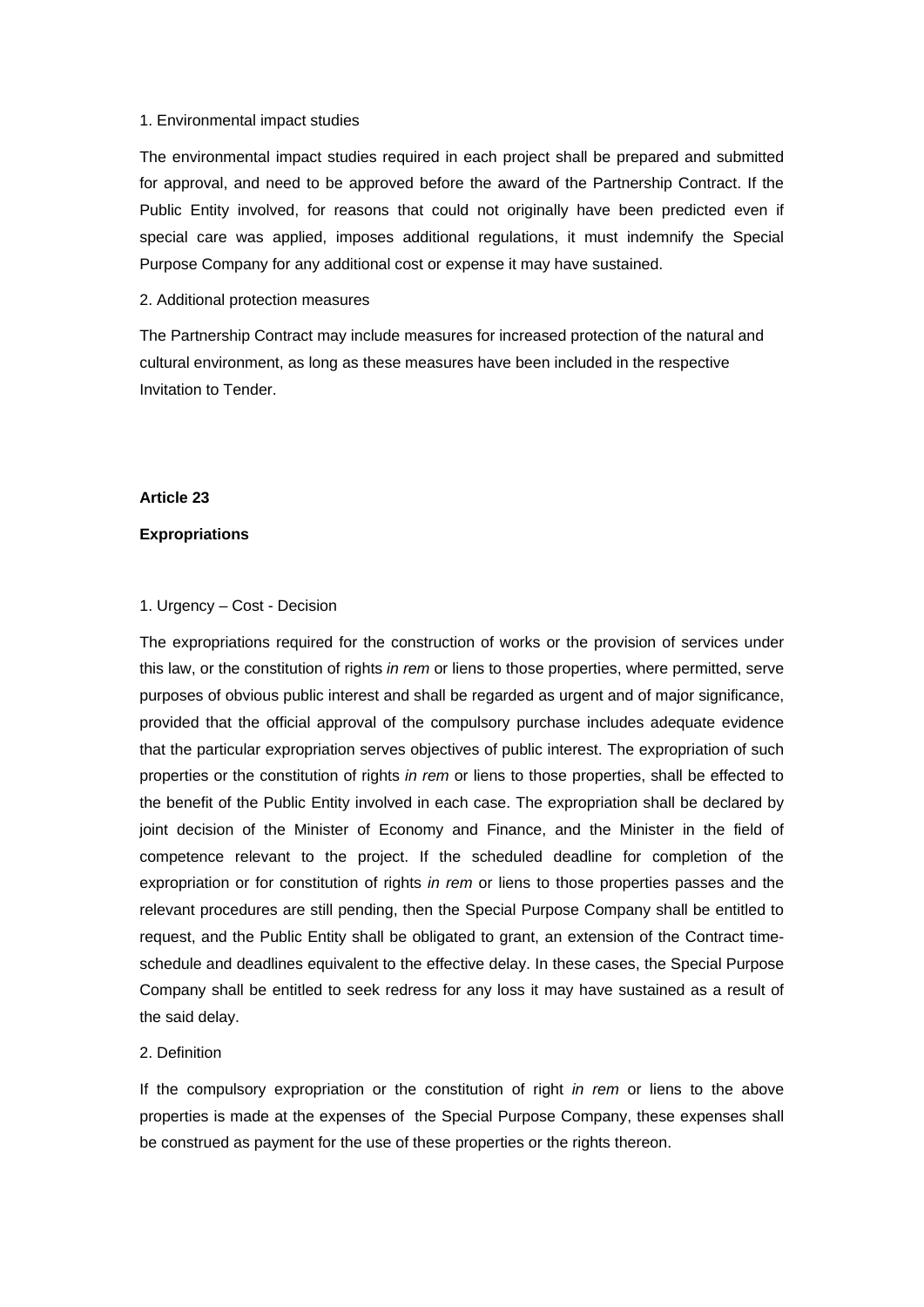## **Article 24**

# **Public agencies and projects undertaken by and/or on behalf of Public Utility companies**

Public Agencies, Public Enterprises and Public Utility companies are entitled to proceed immediately in order of priority to carry out work and implement measures within their area of responsibility, which are necessary or useful for the smooth and unhindered execution of works or provision of services under this law. If the public agencies, enterprises and utility companies do not fulfil their obligations as set out above, the Special Purpose Company may request and the Public Entity shall be obligated to grant an extension of the deadlines laid down in the Contract equal to the delay caused by this failure to fulfil obligations. In these cases, the Special Purpose Company shall be entitled to seek redress for any loss it may have sustained as a result of the said delay.

## **CHAPTER 6**

#### **LEGAL ISSUES**

#### **Article 25**

### **Assignment of claims**

The Special Purpose Companies participating to Partnership Contracts may assign, in part or in whole, their claims under the contract, existing or future (provided that these are defined or can be defined in any way), to banks or credit agencies or any other financial institution subject to the supervision of a central bank or other competent independent authority, which are involved in the financing of the Partnership, or participate to contracts with such banks or credit agencies or any other financial institutions subject to supervision in any capacity, such as assignee, successor or contracting party in order to secure their claims arising from that financing. The above assignment is also permitted to foreign or domestic special purpose companies for the purpose of conversion to securities in application of article 10 of Law 3156/2003.

#### **Article 26**

#### **Validity of sureties** *in rem*

1. Subsequent bankruptcy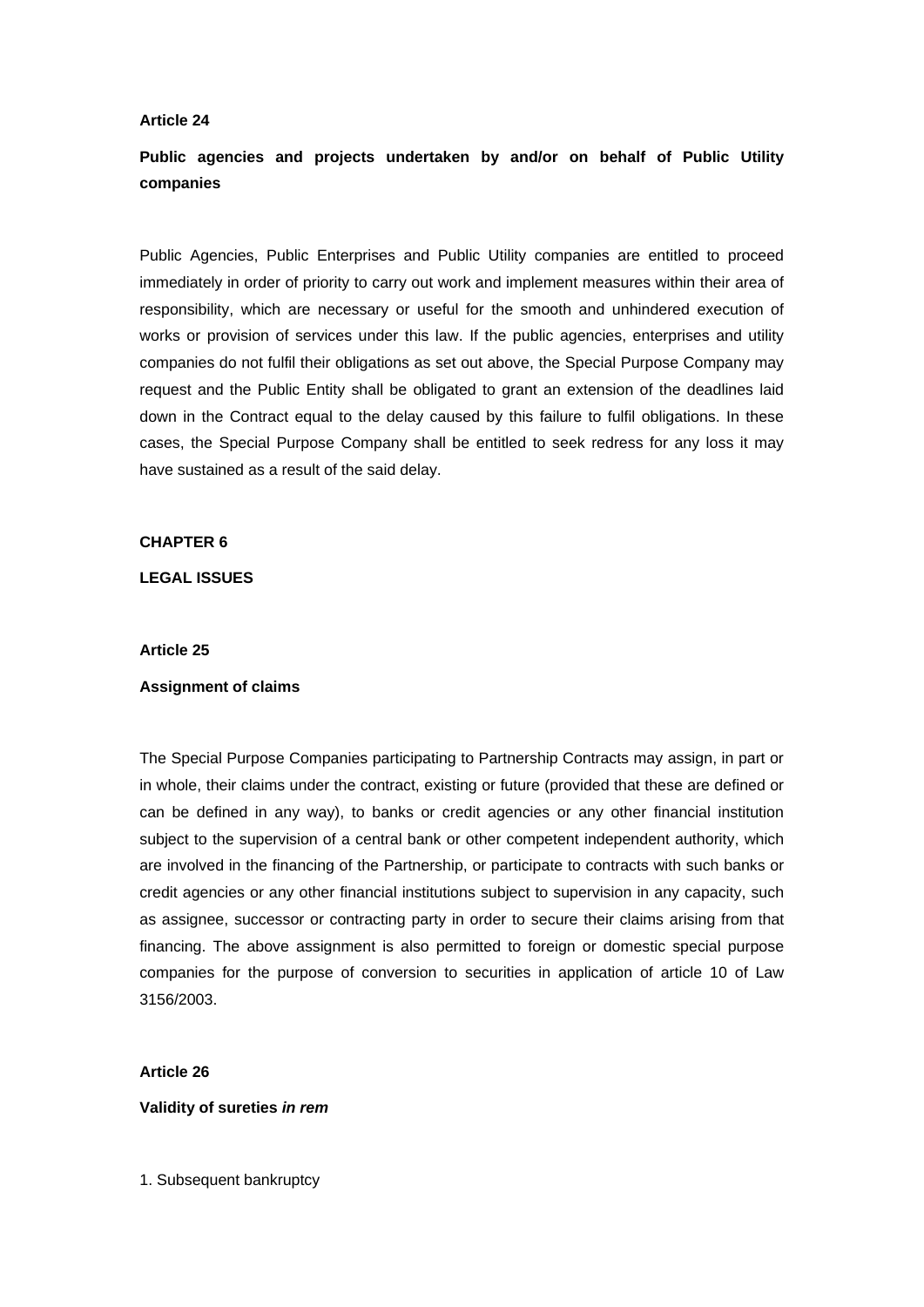The validity of the sureties *in rem* supplied at any time by the Special Purpose Company, or any third party in favour of any bank or credit agency or any other financial institution subject to the supervision of a central bank or other competent independent authority or Public Entity or third party, as security for their claims against the Special Purpose Company in relation to the financing or any other relevant or ancillary contract or act for the performance of the works or the provision of services falling within the scope of this law, [the validity of the sureties] shall not be compromised by the imposition of any collective measure to satisfy creditors, resulting in prohibiting or limiting the power to transfer the assets of the Special Purpose Company or the third party which constituted the security, nor by submission of a petition to that effect against them. The same also holds for future claims, which may originate after the imposition of the collective measure or the submittal of the said petition.

#### 2. Indicative enumeration

The said sureties may especially not be challenged as indicated in the previous paragraph:

a. in mortgages or prenotations of mortgages, registered in any form of security, after they have been registered.

b. in pledges with or without delivery pursuant the provisions of the Greek Civil Code, Law 177/13.8.1923 or the provisions of Law 2844/2000, as relating to moveable assets or groups of assets, after their due legal constitution,

c. in pledges or surety assignments constituted to cover current or future claims or groups of claims, defined as a whole in accordance with article 12 paragraph 2 of Law 2844/2000 (published in Government Gazette 220A) following the due legal constitution of the pledge or announcement of the assignment, and

d. to cases of granting a fluctuating surety in accordance with articles 15 to 18 of Law 2844/2000, after the due legal constitution of the pledge or announcement of the transfer.

### 3. Creditors *in entirety*

All kinds of surety *in rem* such as mortgages, prenotations of mortgage, pledges, and/or surety assignments, provided to secure claims arising from loans or other credit and granted by consortia of banks, credit agencies or other financial institutions subject to the supervision of a central bank or other competent independent authority, for the execution of works or the provision of services under this law; if the creditors are creditors *in entirety* for all or part of the loan or credit in the sense of article 489 of the Civil Code; [all kinds of surety] shall be registered, constituted or executed in their entirety (or their corresponding part) in favour of a representative of the creditors, who will be appointed in the relevant credit contract and will exercise all the rights arising from those securities as mortgagee or pledge-holding creditor or assignee. If the financing is granted in the form of a bond, the relevant sureties or other securities shall be received by the representative of the bondholders pursuant the provisions of Greek Law 3156/2003.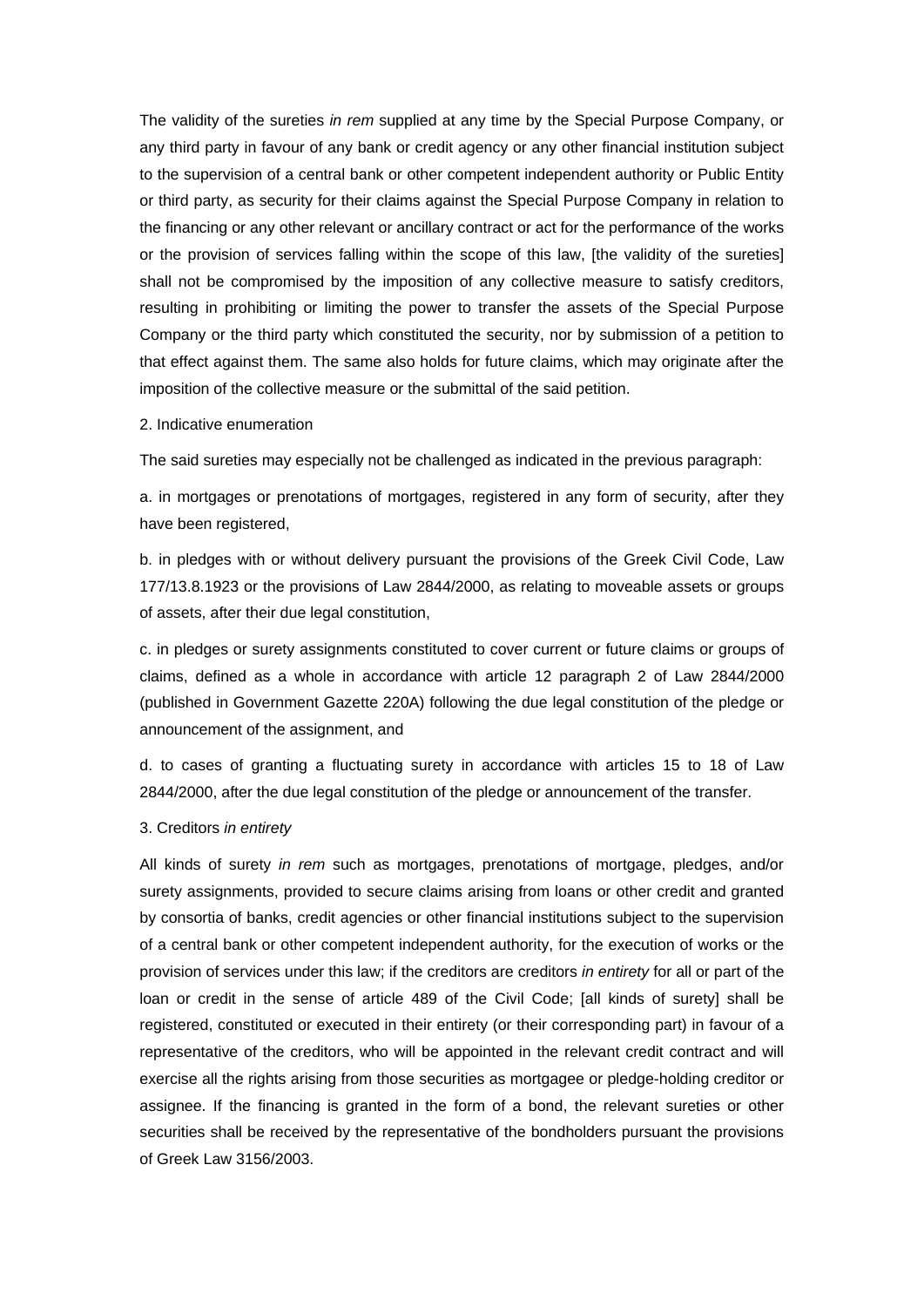### **Article 27**

#### **European Investment Bank**

For the application of legal provisions relating to claims by banks and/or to their sureties, the European Investment Bank shall be subject to the respective terms and conditions concerning loan agreements and related contracts executed in relation to the construction of the works or the provision of services under this law.

## **Article 28**

### **Transfers of shares, and listing in a stock exchange**

1. Transfers of shares, increases in share capital and changes in corporate status

The following shall not be valid without the written consent of the Public Entity:

a. any transfer outside the stock exchange of shares in the Special Purpose Company, or any other transaction involving the transfer of voting rights, if such transactions take place before commencement of project operation and/or provision of services,

b. any increase in share capital, or any amendment of the articles of incorporation of the Special Purpose Company, apart from those that are mandatory under the Partnership Contract, the Ancillary Agreements or the law,

c. any issue of bonds,

d. any form of merger, break-up, takeover or other change in corporate status of the Special Purpose Company.

In those cases, the special terms and conditions involved in granting consent shall be determined in the Partnership Contract.

#### 2. Stock exchange listing

The listing of the shares of the Special Purpose Company in a Greek or foreign organized securities market and the issuing of a transferable bond, or bond convertible into shares shall be permitted only following a prior approval decision of the Greek Minister for Economy and Finance and the Ministers in charge of the field of competence of the project in question.

**Article 29** 

**Other regulations**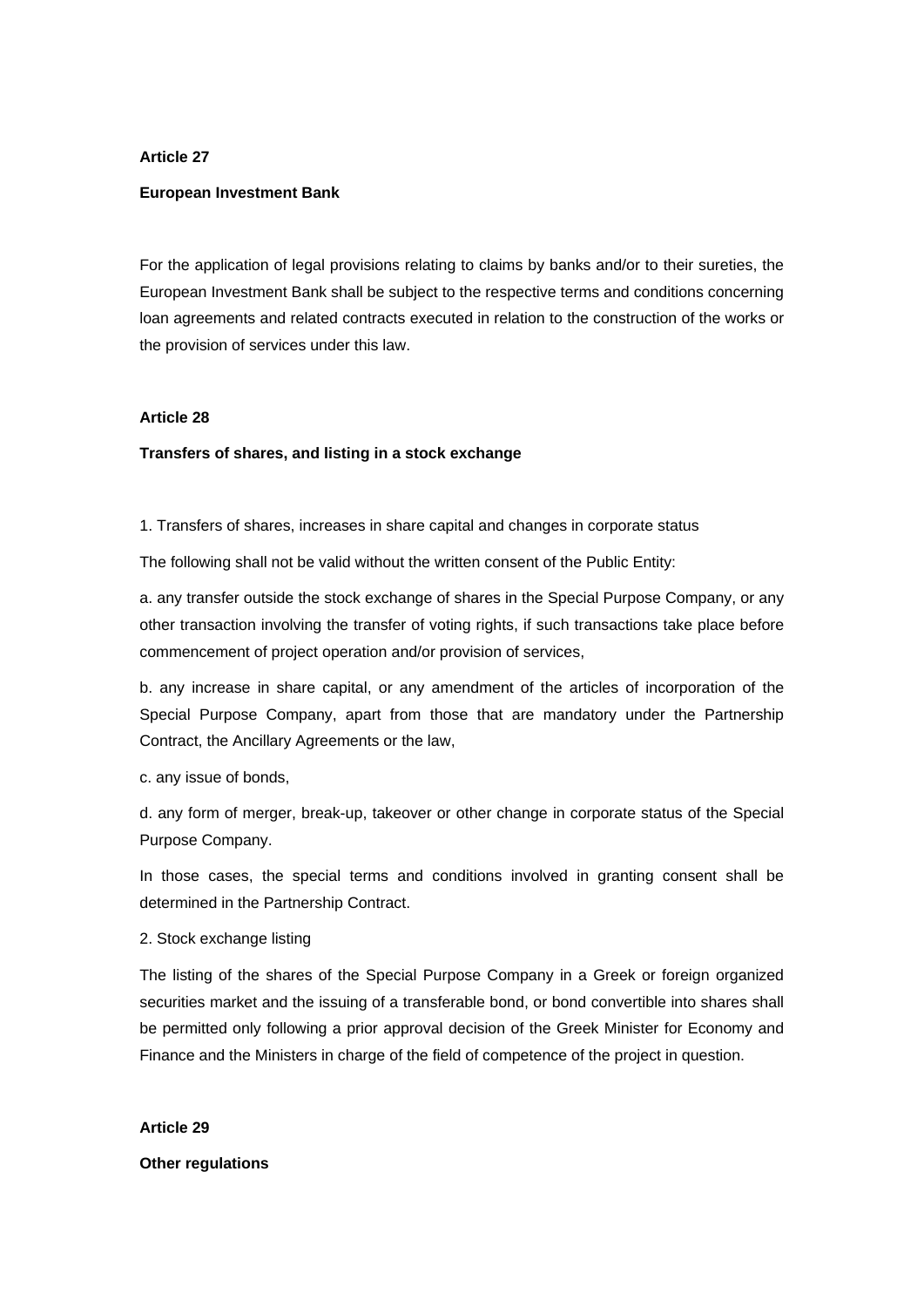### 1. Income tax exemption on accrued interest

Special Purpose Companies awarded Partnership Contracts are exempt from income tax on accrued interest payable up until the date of commencement of the operation.

2. Tax regime applicable to financing contribution by a Public Entity

In those cases where a Public Entity has paid financial aid pursuant the provisions of article 9 paragraph 3 section e of Greek Law 2052/1992, the amount of aid shall be construed to be a capital subsidy and shall not be subject to VAT, income tax or any other tax, and shall be paid free of any withholdings in favour of any third parties.

3. Return of VAT credit balance

Within ninety days from submitting the relevant application, any VAT credit balance shall be returned to third parties under contract with the Special Purpose Company to construct works or provide services. After expiration of this deadline, they shall be entitled to overdue interest on the overdue amounts.

4. Transfer and settlement of accumulated losses of Special Purpose Company

Any losses accumulated by the Special Purpose Company may be accounted against the taxable profits of the next ten financial years.

#### **Article 30**

### **Amortisation**

The total cost of implementing the Partnership, including the construction cost arising from the respective Partnership Contract or Ancillary Agreement, including the initial cost of all the equipment required and all other expenses of any kind including interest payments during the period of construction, shall be included in amortisation accounting, at the choice of the Special Purpose Company, either by the gradual method throughout the whole duration of the operation of the project, or by the method stipulated in article 50 paragraph 5 of Greek Law 1914/1990 (published in Government Gazette 178A), which added a fifth paragraph to article 97 of Law 1892/1990 (published in Government Gazette 101A) and in accordance with the procedure stipulated in that paragraph.

## **Article 31**

**Resolution of disputes – Applicable Law**